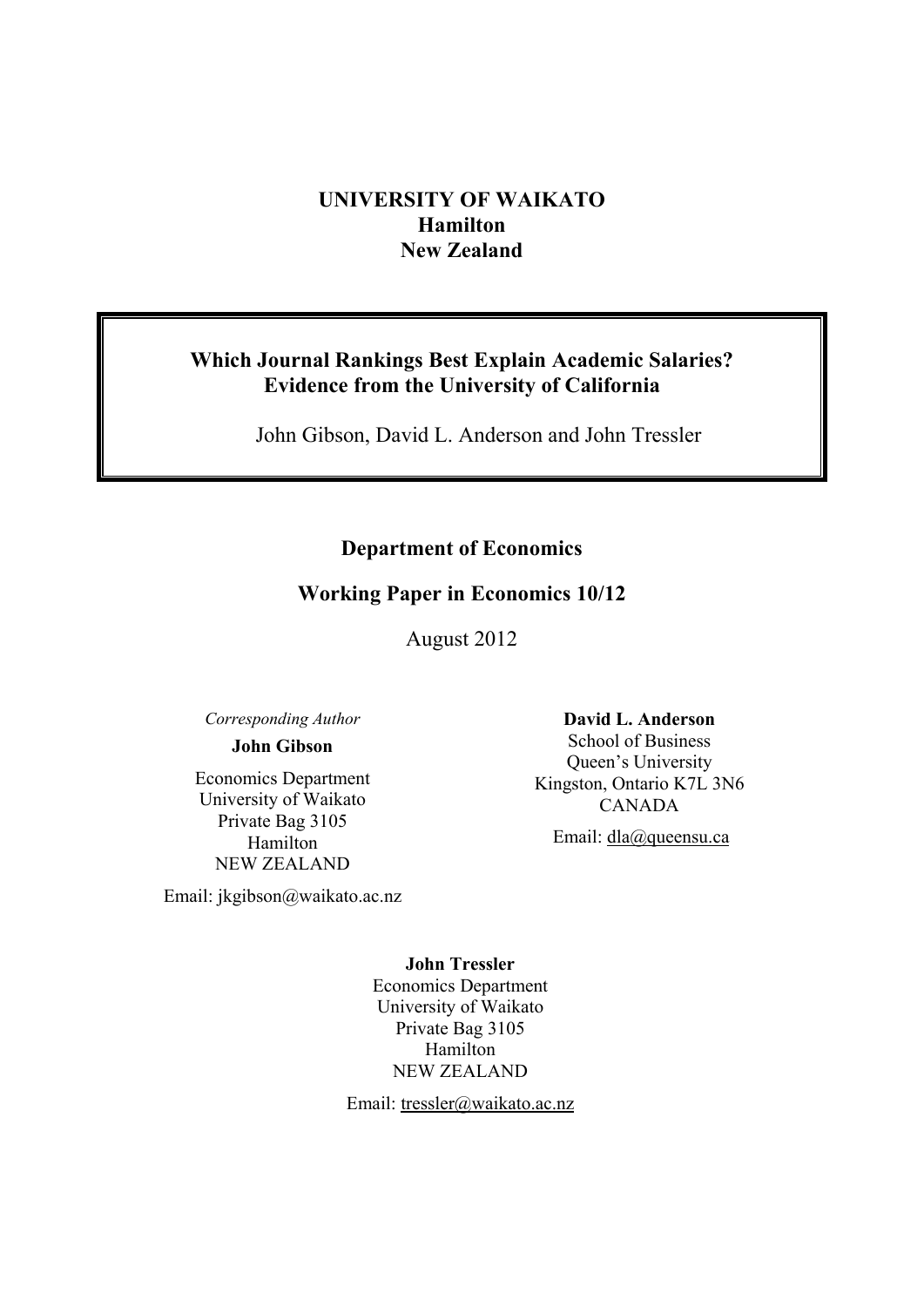## **Abstract**

The ranking of an academic journal is important to authors, universities, journal publishers and research funders. Rankings are gaining prominence as countries adopt regular research assessment exercises that especially reward publication in high impact journals. Yet even within a rankings-oriented discipline like economics there is no agreement on how aggressively lower ranked journals are down-weighted and in how wide is the universe of journals considered. Moreover, since it is typically less costly for authors to cite superfluous references, whether of their own volition or prompted by editors, than it is to ignore relevant ones, rankings based on citations may be easily manipulated. In contrast, when the merits of publication in one journal or another are debated during hiring, promotion and salary decisions, the evaluators are choosing over actions with costly consequences. We therefore look to the academic labor market, using data on economists in the University of California system to relate their lifetime publications in 700 different academic journals to salary. We test amongst various sets of journal rankings, and publication discount rates, to see which are most congruent with the returns implied by the academic labor market.

### **Keywords**

journal rankings academic labor market

## **JEL Codes**

A14; I23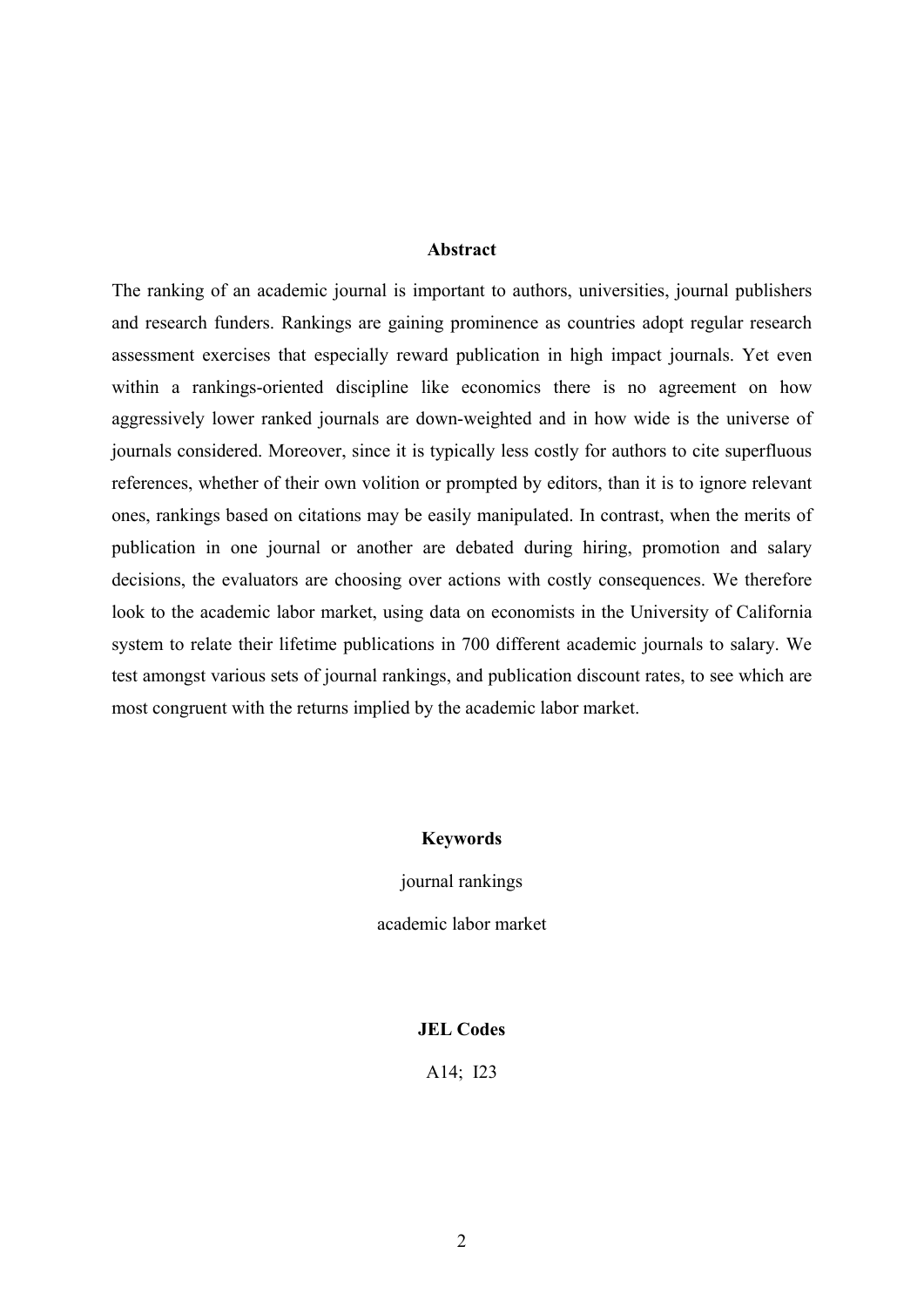## **I. Introduction**

<u>.</u>

The scholarly influence of research outputs affects decisions made by authors, universities, funding agencies and potential students. Impetus for measuring scholarly influence comes from formal research assessment exercises initiated in many countries to guide tertiary education funding and inform public perceptions of university quality.<sup>1</sup> As publication in academic journals represents the principal research output for most academics, journal rankings have become increasingly important. While the growing coverage and ease of use of bibliometric databases is facilitating direct evaluation of individual research outputs, the use of journal rankings as a proxy for the value of published research remains the basis for many assessments of the research outputs of departments and individuals (e.g., Combes and Linnemer, 2003; Kalaitzidakis et al, 2003; Coupé, 2003; and Macri and Sinha, 2006).<sup>2</sup>

Impact factors based on citations have become the most widely used indicator of journal quality.<sup>3</sup> The most common is the Two Year Impact Factor; the total citations by all journals in a database in a particular year to papers published in the journal considered over the previous two years, divided by the two-year total of papers in that journal.<sup>4</sup> Following the path-breaking work by Liebowitz and Palmer (1984), journal rankings in economics generally weight citations by an assessment of the quality of the source journal to provide adjusted impact factors.<sup>5</sup> Widely used examples of this approach include Laband and Piette (1994), Kalaitzidias et al (1999, 2003 and 2011), Koydrzki and Yu (2006) and recursive impact factors from RePEc.<sup>6</sup> Combes and Linnemer (2010) provide assessment measures for all journals in *EconLit* based on a hybrid of direct and adjusted citation based rankings, regression analysis and imposed assumptions about the desired convexity or quality aggressiveness of the journal quality weights.

The growing reliance on impact factors may encourage strategic behavior. For example, editors may coerce authors to add citations to their journals. Wilhite and Fong (2012) find 175 coercing journals in their survey of researchers in economics, sociology,

4 See the Thompson Reuters (ISI) Journal Citation Reports, http://wokinfo.com/products\_tools/analytical/jcr/.

<sup>1</sup> For an international review of performance-based research funding in tertiary education see OECD (2010).

<sup>&</sup>lt;sup>2</sup> Government research assessment exercises tend to rely more on peer review assessments. Critiques of the use of journal rankings in evaluating the research they publish are Oswald (2007) and Chang, McAleer and Oxley (2011).

<sup>3</sup> Journal rankings based on expert opinion have also been important. Examples in economics include assessments provided by Mason, Steagall and Fabritius (1997) and the Economic Society of Australia (Abelson, 2009). We use the term 'impact factor' broadly, to cover a variety of methods of assessing and ranking academic journals.

<sup>5</sup> Direct citation measures such as the Two Year Impact Factor are also 'adjusted' by the scope of the database used or the definition of the subject area, i.e. citations by journals not in the database or not in the subject are not counted.

<sup>6</sup> Available at http://ideas.repec.org/top/.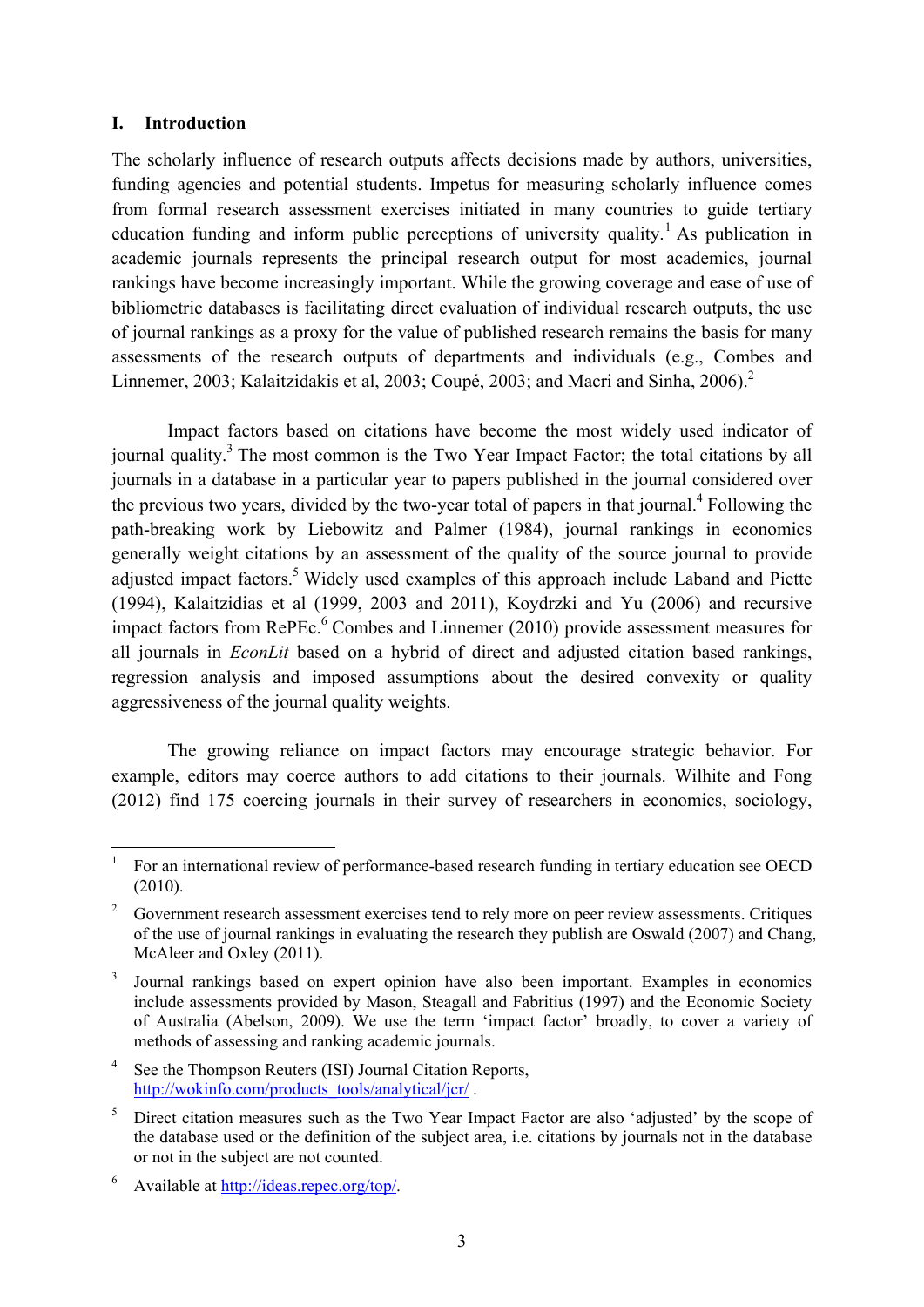psychology and business. 7 Collusion is also possible, as exemplified by the journal *Technological and Economic Development of Economy* (TEDE). Economists may be surprised to find this journal ranked third in the economics category in the Thompson Reuters (ISI) Journal Citation Reports for 2010, with a Two Year Impact Factor of 5.6; behind the *Journal of Economic Literature* and the *Quarterly Journal of Economics*. Thus, articles published in TEDE during the two previous years were cited an average of 5.6 times; this impact appears outstanding compared to, say, the *Journal of Political Economy* (4.1 citations per article) or the *American Economic Review* (3.2 citations). Closer inspection shows why. TEDE is published by Taylor and Francis on behalf of Vilnius Gediminas Technical University (VGTU) in Lithuania and 60 percent of the citations in 2010 to articles published in TEDE came from five journals published for the same university (including 24 percent that self-cite the journal).  $8$  A further 23 percent of citations to TEDE are from two journals published by the nearby Vilnius University and one published by Kaunas University of Technology, also in Lithuania. In other words, these journals seem to have formed a crosscitation club to help raise each other's impact factors (another VGTU journal has an impact factor that was seventh in economics, just ahead of the *Journal of Financial Economics*).

While it is possible to exclude journal self-citations and to weight citations according to the impact of the citing journal, even these rules can be easily circumvented.<sup>9</sup> For example, since VGTU managed to lift two of their journals into the top ten in economics, crosscitations between these two would not be ruled out and would be from journals that are themselves highly ranked. Moreover, individual authors could form cross-citation clubs to raise their personal citation counts and *h*-index (the author has written *h* papers that are each cited at least *h* times), which also inflate the impact factors of the journals they publish in. These individual clubs would be harder to detect than the Lithuanian-based cross-citation club described above.

Common alternatives to impact factors, such as defining the 'best' journals as those where people in the best departments publish, run the risk of circularity, since the best departments are often defined as those publishing in the best journals. Moreover, reputational rankings are inherently backward looking and ossify a group of journals that once were best while failing to acknowledge the rise of dynamic new journals. Given the disruption to the world economy from the rise of China, India, Korea and other countries, it would be surprising if there were not a similar disruption to the global hierarchy of economics journals from this reordering of the leading nations. Hence, what is required is a robust measure of

1

<sup>7</sup> See also the supporting analysis available from www.sciencemag.org/cgi/content/full/335/6068/542/DC1.

<sup>8</sup> The VGTU journals and their citations to TEDE are: *Technological and Economic Development of Economy* (that is, journal self-citations) (138), *Journal of Business Economics and Management* (70), *International Journal of Strategic Property Management* (50), *Transport* (45), and *Journal of Civil Engineering and Management* (44).

<sup>9</sup> For a discussion of measures of 'citation inflation' from journal self-citation see Chang, McAleer and Oxley (2011). For the 40 economics journals they consider self-citation rates vary between 0 and 99% of non-self citations.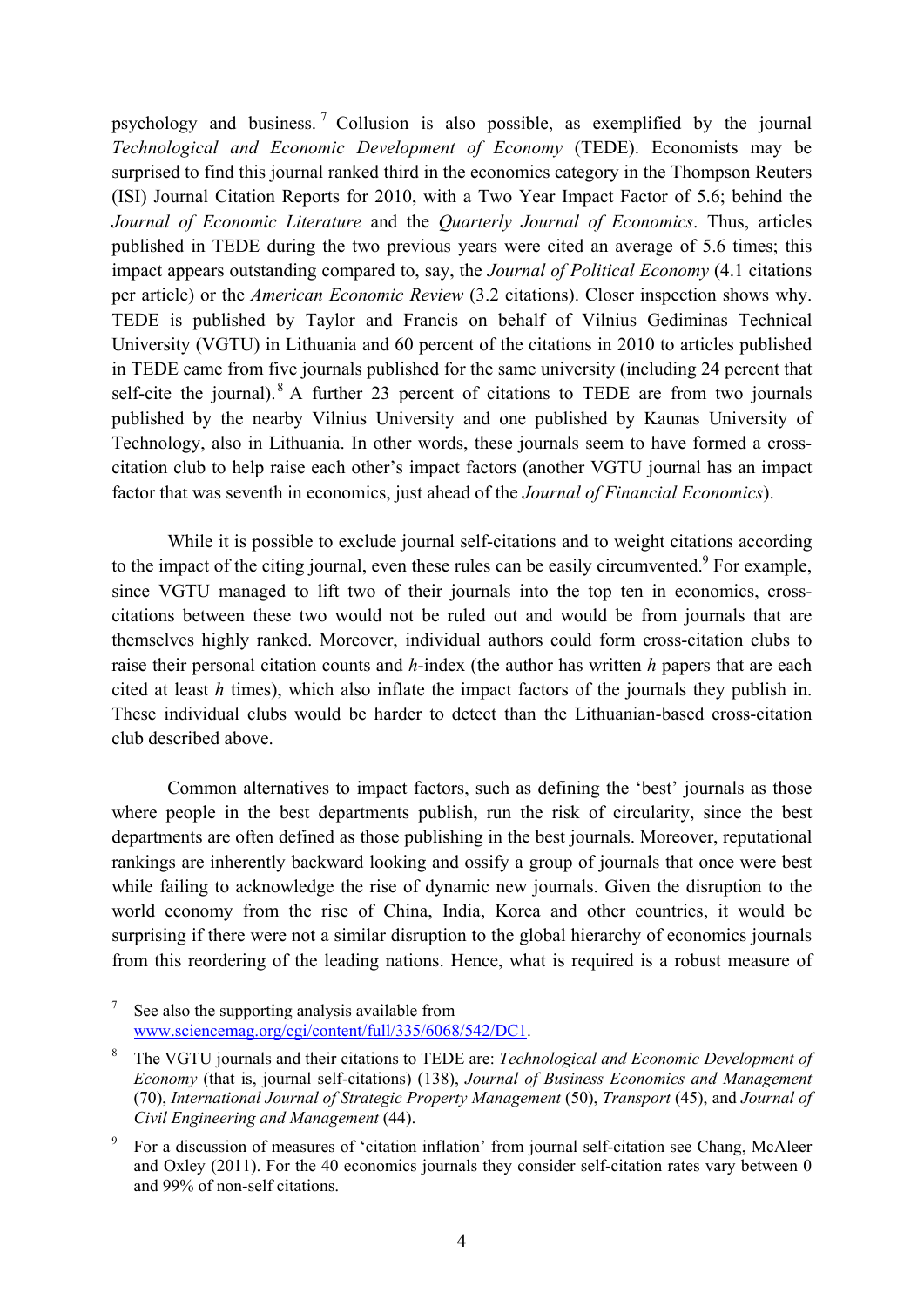journal impacts which is not easily manipulated and which can be applied in a non-parochial manner.

In this paper we use academic labor market data to sift between different rankings of economics journals. The basis of our approach is that for research intensive universities, hiring, promotion and salary advancement is likely to be directly related to perceived research impacts. While citations can be manipulated, when faculty debate merits of publication in one journal or another during salary deliberations, they are choosing over actions with costly consequences and so the signals provided by these decisions should be less prone to strategic manipulation. In our specific example, we relate salaries of economists in the University of California system to their lifetime publications in 700 different academic journals. These data enable us to test amongst various sets of competing journal rankings, looking in particular at the revealed convexity or aggressiveness of the weightings as they are applied to perceived quality of the journal. We also examine whether the academic labor market discounts older articles.

 While there is a substantial empirical literature on the academic labor market, especially for economists, this research has not focused on uncovering measures of journal quality. 10 Instead, academic earnings equations have been used to consider the negative impact of seniority (Ransom, 1993; Moore et al, 1998; Bratsberg et al, 2003 and 2010), the returns to co-authorship (Sauer, 1988; Moore et al, 2001; Hilmer and Hilmer, 2005; Hilmer et al, 2011), and the returns to the quantity versus the quality of research, with citations typically a proxy for quality and article counts a proxy for quantity (Hamermesh et al, 1982; Hilmer et al,  $2011$ ).<sup>11</sup> The question of quantity versus quality is revisited by Hamermesh and Pfann (2012), who find that both matter to salary whereas citations (quality) are an important determinant of reputation (using Nobel prizes, Clark medals, Econometric Society fellowships and departmental reputation as proxies) but the quantum of publications is not.

The closest study in the literature to the present paper is Ellison (2010), who examines a particular academic labor market outcome – which young economists (a PhD since 1988) had gained tenure at the top 25 U.S. economics departments by 2006/07. Since there is a hierarchy of departments, where each economist gains tenure is a proxy for the labor market's assessment of his or her quality. Tenure decisions are actions with costly consequences, so should be highly informative and Ellison uses this information to discriminate between variants of the Hirsch (2005) index that is widely used in bibliometric research, noting: $^{12}$ 

<u>.</u>

 $10$  Coupé (2003) provides a somewhat dated review of research on the market for academic economists.

 $11$  Academic earnings equations have also been used to compare returns to research productivity between countries (Moore et al, 2007) and to compare rankings of departments (Gibson, 2000).

<sup>12</sup> The original Hirsch index is defined as the largest number *h* such that the author has written *h* papers that are each cited at least *h* times. Ellison (2010) introduces a generalised form of the Hirsch index and finds that labor market outcomes support the case for a version that places more emphasis on a smaller number of more highly cited papers.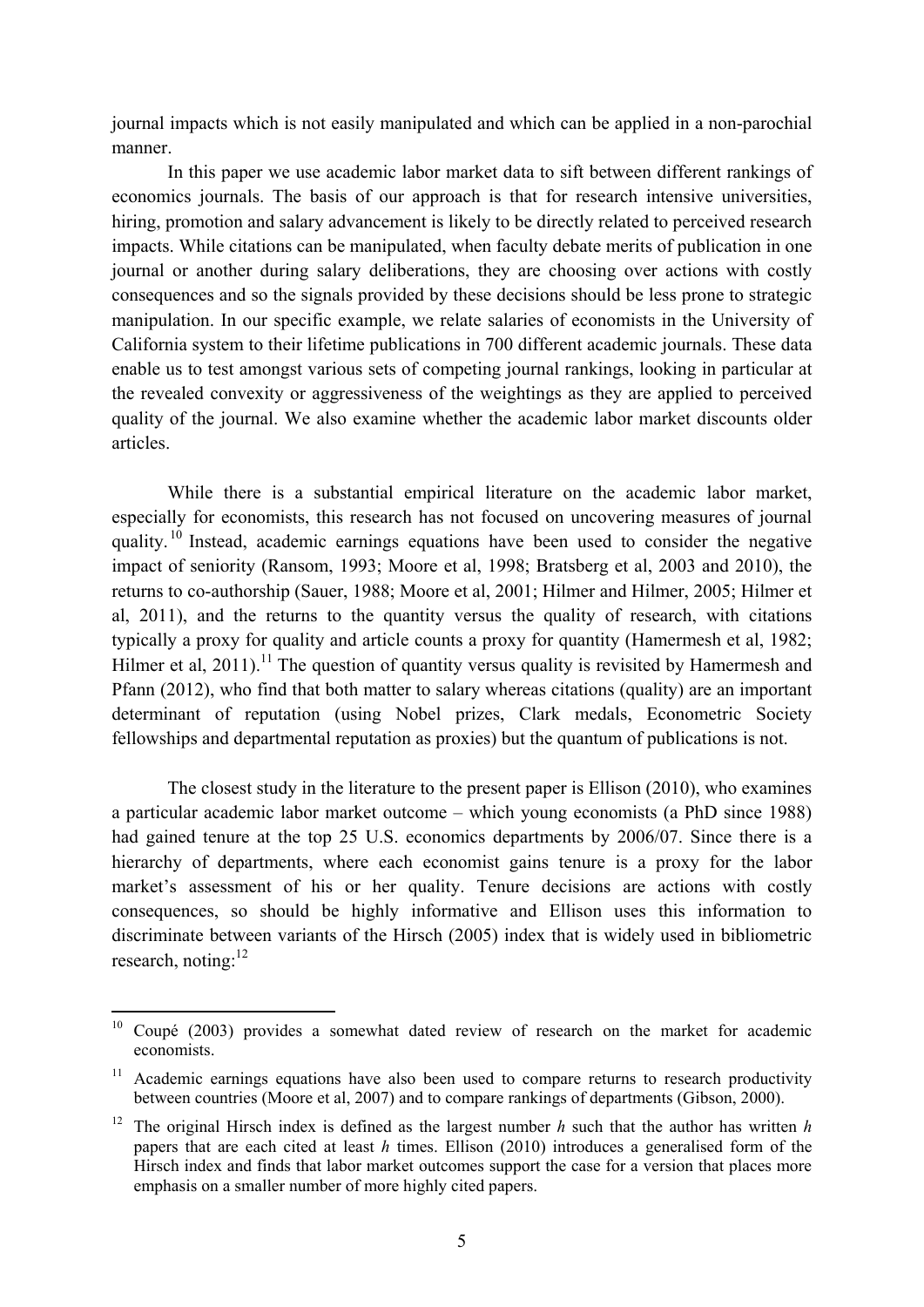'…I propose that a useful criterion for assessing competing indexes (and for assessing whether the indexes have any value at all) is to examine whether they are consistent with labor market outcomes.' (Ellison, 2010, p.1)

While Ellison (2010) does not examine journal rankings, the same logic of seeking congruence with labor market data can be applied to sifting between the various journal ranking schemes, using information from salary decisions that have costly consequences. Our focus on journal rankings rather than citations is because the time lag from publication to receiving citations is impractical for research assessment exercises that often examine just the last six years (Tressler and Anderson, 2012). For this reason, journal quality measures remain widely used as a proxy for the value of published research, not just in tea room conversations but also when universities make forward-looking decisions on hiring, tenure, promotion and salary increases.

### **II. Journal Assessment Measures**

1

This section outlines key characteristics of some representative journal assessment measures that have been used in the economics literature. An illustration of their implications is provided by applying them to economists in the University of California system. Laband and Piette (1994) ('LP94' below) apply the pioneering methodology of Liebowitz and Palmer (1984), where adjusted impact factors are determined by using the sum of citations to each journal in an iterative process. The adjusted impact factors are used to weight the citation sources and to provide journal weights. This approach is sometimes referred to as an Eigenfactor approach. The ISI Journal Citation Reports provide the database of articles published in 1990 and their citations to papers published from 1985-1989. Only 130 economics journals are given weights in the Laband and Piette scheme, which is the least permissive of any scheme considered here.

Kodrzycki and Yu (2006) also apply the Liebowitz and Palmer methodology, but adjust for the citing intensity of sub-disciplines. While also using the ISI Journal Citation Reports, they develop a list of journals commonly used by economists, rather than relying primarily on the ISI list of economics journals. Unlike Liebowitz and Palmer and Laband and Piette, they consider citations from all social science journals, to provide one set of journal assessment measures ('K&Y\_all' below), and citations from those journals they classified as economics journals for a second set of measures ('K&Y\_econ' below).<sup>13</sup> Citations are from 2003 to articles published over the eight years from 1996 to 2003. The rankings are provided for 181 economics journals. A more recent application of the Liebowitz and Palmer methodology by Kalaitzidakis, Mamuneas and Stengos (2011) ('KMS' below) uses the average of the citations in each of the years 2003 to 2008 to articles published in the

<sup>13</sup> Kodczychi and Yu also provide assessment measures based on citations from a set of journals they refer to as 'policy' oriented, which we do not use in this paper.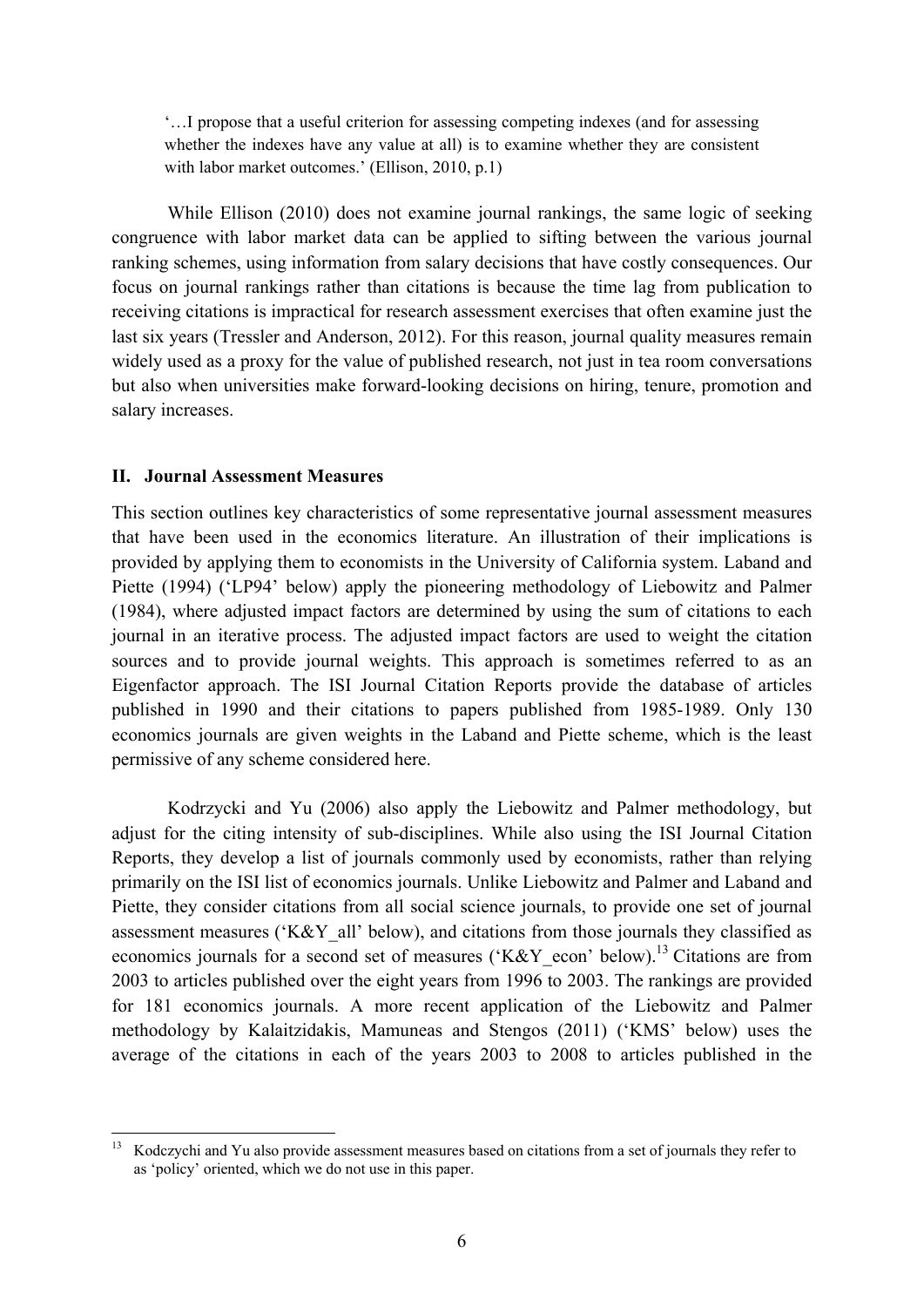preceding ten years.14 The ISI Journal Citation Reports database is used and only journals classified as economics journals are considered, which gives non-zero rankings to 209 journals.

 While iterative (or Eigenfactor) approaches are widely used, some popular journal rankings are based on the simpler direct count of citations. For example, Coupé (2003) uses an average of two year impact factors from 1994 to 2000 based on the ISI Journal Citation Reports for 273 economics and related journals. 15 The Research Papers in Economics (*RePEc*) website provides a number of different journal impact assessments using the *RePEc* citation database. The assessment measure used in this paper is the basic impact factor based on direct citations, which is corrected for self-cites to journals, but not self-cites to an author's own papers. This is one of the most permissive schemes, in that impact factors are provided for 984 journals.<sup>16</sup>

 The other permissive ranking, in the sense of trying to not exclude any economics journal, is from Combes and Linnemer (2010). These authors use a number of approaches in order to cover all *EconLit* journals. They start with 304 journals drawn from *EconLit* and the ISI Journal Citation Reports, then combine several citation indices, adjusted for the field of specialization, and use a *Google Scholar h*-index to regress their index on *Google Scholar* citation data to extrapolate it to all *EconLit* journals. Assessment measures are proposed based on assumptions about the degree of convexity or quality aggressiveness desired. We use the Combes and Linnemer 'medium' convexity measure and the 'high' convexity measure ('CLm' and 'CLh' below). These assessment measures are available for 1168 journals.

 The difference between the 'medium' and the 'high' convexity measures is illustrated in Figure 1, for the top 102 journals in the Combes-Linnemer scheme. These comprise their 'AAA', 'AA' and 'A' groups, with the bottom ranked journal in the 'A' group being *Applied Economics*. The 'medium' and 'high' convexity indexes are similar for the top four journals but then a large gap opens up, with the fifth ranked journal (*Review of Economic Studies*) being equivalent to either 0.81 of the top journal (*QJE*) under medium convexity or else just 0.66 under high convexity. The relative penalty for lower ranked journals then grows, with the 20<sup>th</sup> journal being either 0.54 or 0.29 of the *OJE* and the  $50<sup>th</sup>$  ranked being just 0.30 or 0.09 of the *QJE*. To provide a sense of the type of journal at various ranks, Figure 1 highlights the position of four general interest journals of varying quality and their CLm and CLh indexes: the *Economic Journal* (64.5, 41.6), *Economics Letters* (30.4, 9.2), *Economic Inquiry* (24.2, 5.9) and the *Southern Economic Journal* (19.0, 3.6). These are large gaps in the

 $14$ 14 This is an update of the widely used Kalaitzidakis, Mamuneas and Stengos (2003) measures. In our analysis the journal impact factors used are taken from their 2010 Working Paper.

<sup>&</sup>lt;sup>15</sup> The list we use was obtained from http//homepages.ulb.ac.be/ $\sim$ tCoupe/update/journals.html (on 20 August 2007).

<sup>&</sup>lt;sup>16</sup> The list we use was obtained on May 6, 2012 and as of July 2012 RePEc had grown to cover 1004 journals.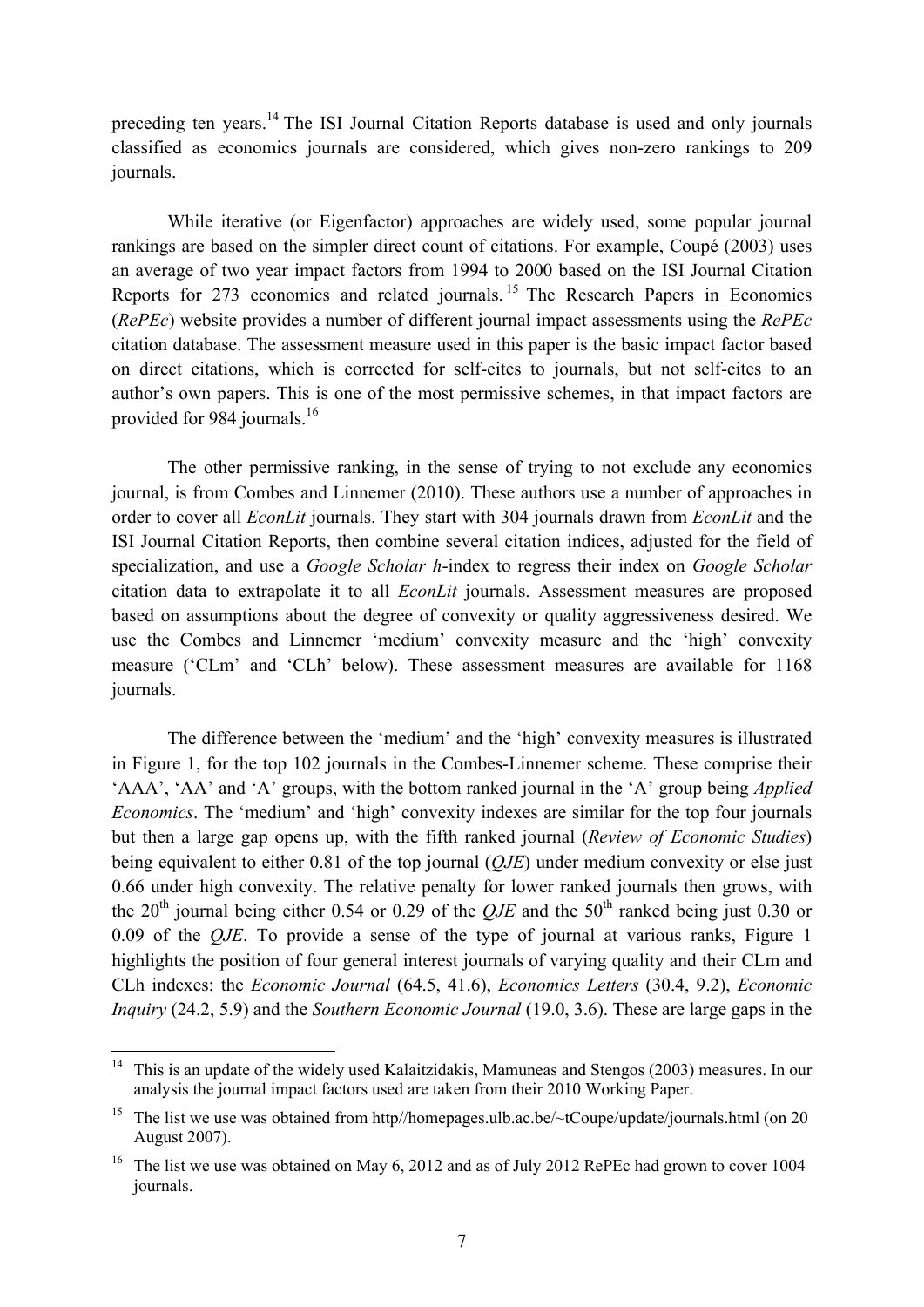assessment of relative impact and so it should be possible to detect which degree of convexity is most congruent with labor market data.



**Figure 1: Convexity of Journal Rankings in Combes-Linnemer Scheme (classes A-AAA)** 

The final approach to ranking journals we consider gives an alternative to using citations. Instead, Mason, Steagall and Fabritius (1997) ('MSF' below) derive reputational weights from a survey of chairs of economics department in the United States. All 965 departments listed in the December 1989 *AER* were surveyed in 1992 and 1993 with a response rate of 22.4% yielding 216 usable replies. Respondents ranked journals on a 0 to 4 scale (allowing non-integer scores). This ranking has a relatively low degree of convexity, in the sense of not heavily penalizing lower ranked journals.<sup>17</sup> But these reputational weights are only available for 142 journals so MSF is the second least permissive of the schemes that we consider.

 It is clear from this discussion that journal assessment schemes differ in three main ways: the ranking of journals, the degree of coverage or non-zero weights, and the convexity of the weights applied. We illustrate these aspects by applying each of the nine schemes considered to the lifetime publications by the University of California economists in our sample (described below). Applying these schemes to the output of actual economists helps show the important impact of coverage assumptions. In fact, the two least permissive schemes (MSF and LP94) would exclude over one-third of the academic articles published by

 $17\,$ 17 For example, the relative weight for the *Southern Economic Journal* compared with the *AER* is from 0.02 to 0.20, with an average of 0.12, for eight of the nine schemes that we use. But the MSF scheme gives it a weight of 0.73.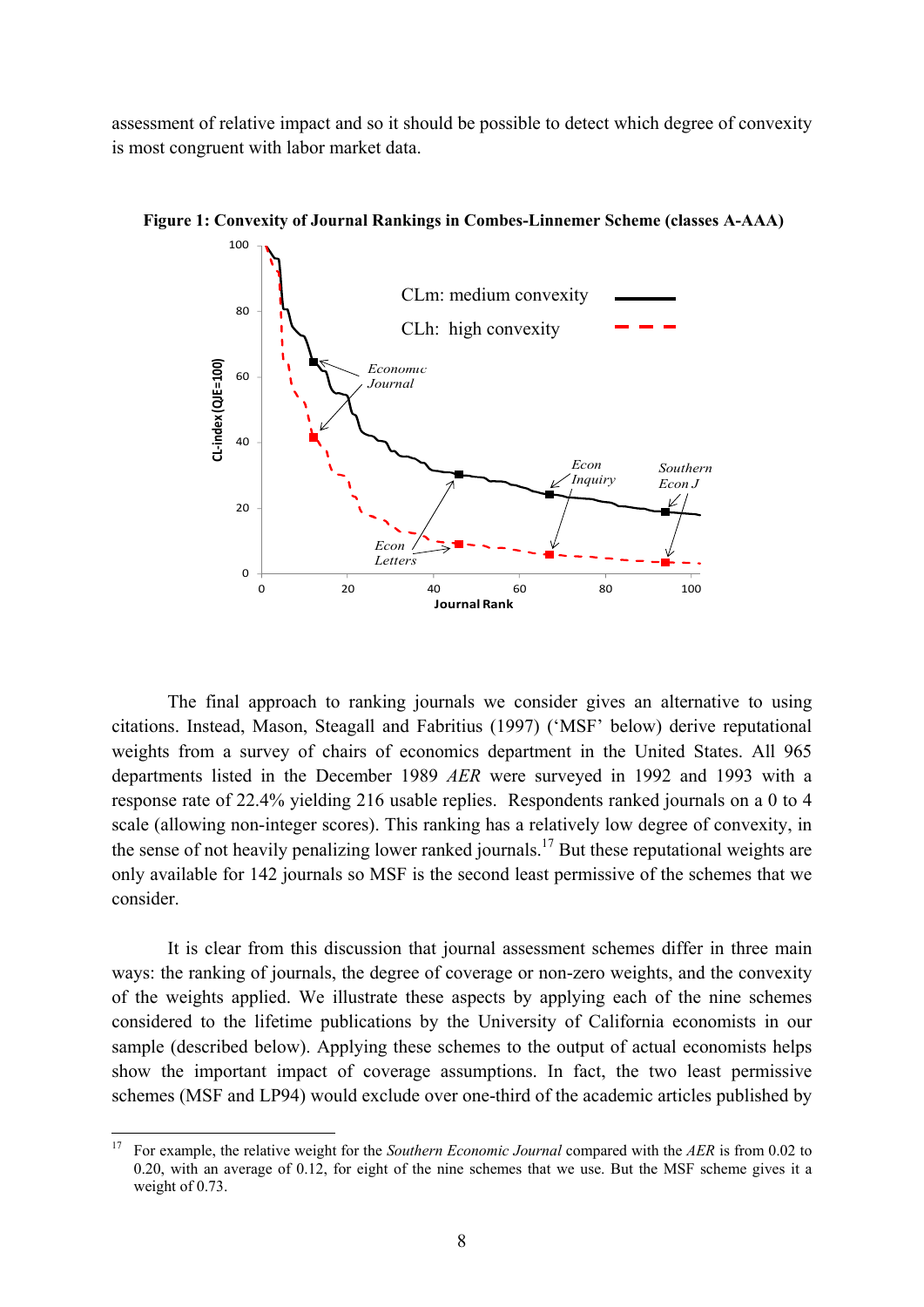economists working in economics departments in the largest research-intensive public university system in the United States (Table 1). It is unclear that the academic labor market also places zero value on publication in these excluded journals. Even the most permissive schemes that attempt to cover the universe of economics journals (*RePEc* and Combes-Linnemer) would miss over one-tenth of the articles published by these economists.<sup>18</sup>

#### **Table 1**

To show the convexity of each scheme we estimate: log(relative weight)= $\alpha$ +βlog(rank), where the relative weight=1.0 for the highest ranked journal and the regressions are estimated on the non-zero weighted journals published in by the academics in our sample. The rank elasticities in Table 1 range from -0.22, for the least aggressive scheme (MSF), to -1.92, for the most convex (LP94). It is clear that CLh is hardly the most convex of the schemes, with four others having a more elastic response of journal weights to rank  $(K&Y$  all,  $K&Y$  econ, KMS and LP94). These same four schemes also exclude at least onequarter of lifetime articles, so they can be considered to be especially aggressive in their focus on perceived journal quality.

 The final column of Table 1 reports the average lifetime weighted journal output of the economists in our sample, in terms of *AER*-sized pages (using 1/*n* for co-authored papers). This is the key variable which will be used to explain academic salaries, and it varies from 144 pages under the MSF journal rankings to just 36 pages with the LP94 weights. This four-fold difference should be large enough to allow the salary data to discriminate between the various schemes, which are ranked in Table 1 from least aggressive to most aggressive, in terms of the combined impact of the assumptions about non-coverage and convexity.

#### **III. Data**

1

Our approach of using labor market data to uncover the implied quality of academic journals can be applied to any group of academics, in any discipline in any country. We decided to focus on economists within economics departments in the nine campuses of the University of California system for three reasons. First, the public disclosure database of California state worker salaries (http://www.sacbee.com/statepay/) is unusually detailed, as we describe below. Second, this gives us a well-defined target sample frame that is likely to be of inherent interest – the largest research-intensive public university system in the United States. While the salary returns to various journals may differ in private universities or in other public systems, for the first study of journal rankings using salary data it makes sense to start with the largest system (that is, there is good external validity in studying the University of California). Third, while all University of California campuses are research-intensive, they span the perceived quality range from excellent (e.g. Berkeley), to very good (e.g. Davis) to those that are less highly ranked (e.g. Riverside) and emerging (e.g. Merced). This range of

<sup>18</sup> These are all academic articles, as captured in the union of the *EconLit*, *RePEc* and *Web of Science* databases, so the under-coverage of articles is not because they are not part of the peer-reviewed scientific literature.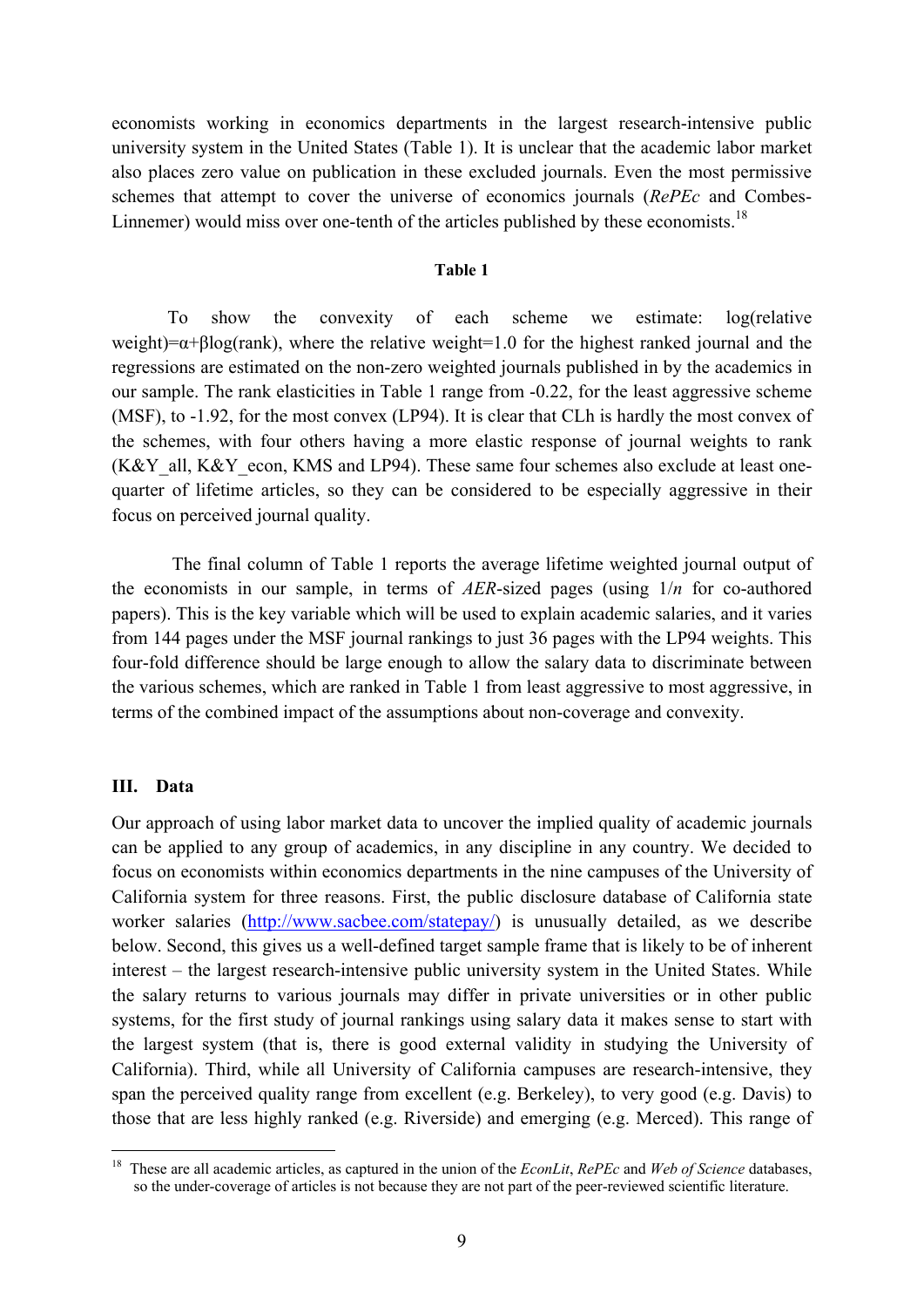quality allows us to test if some journal ranking schemes do a better job of matching labor market outcomes in the best departments.<sup>19</sup>

In order for labor market data to provide a valid signal of perceived journal quality, the sample has to be relatively homogeneous in terms of the weight placed on research performance in salary determination. So we excluded anyone with significant non-department administrative responsibilities (e.g. Deans) and those with primarily teaching roles (including affiliated faculty, adjuncts and those obviously on part-time contracts). While economists infiltrate many other departments we did not consider those for our sample since the returns to publishing in particular economics journals may differ in, say, an agricultural economics department or even in an economics department in the business school. These restrictions left us with a sample of 223 and while this is smaller than in many other studies using academic earnings equations, it has the advantage of being for a well-defined population of interest rather than simply a hodge-podge of universities with publicly available salary data.

The salary data are unusually detailed, with the base salary reported for 2007, 2009 and 2010 and the total salary reported for those three years and also for 2008. Total salary is more temporally volatile than base salary, with squared deviations of annual salary around the multi-year mean for an individual being 32 percent higher, on average, when using total salary rather than base salary.<sup>20</sup> When we calculate the ratio of total salary to base salary for each individual, this varies from 0.8 to 2.7, suggesting that the total salary received in any year may not be a good guide to the long-run 'permanent' salary. Moreover, while the totalto-base ratio averages 1.10 across all three years, it fell from 1.14 in 2007 to 1.07 in 2010, presumably because the worsening financial position of the State of California meant that cuts were being made in extra-ordinary salary payments. For these reasons we use the base salary rather than the total salary.

Another helpful feature of the salary data provided by the *Sacramento Bee* website is that details are provided on the nature of the employment contract, in terms of the pay period. Almost all academics in economics departments at the University of California are on academic year rather than financial year contracts (in contrast to, say, those in agricultural economics departments). In a few cases, especially at UC Berkeley, some economists are on law school scales, so we include a dummy variable in our regressions for individuals whose reported salary is not for a standard scale and 9-month academic year. In contrast, some previous studies of faculty salaries have had to drop individuals for whom it was unclear if their reported salaries were on a 9-month academic year basis (Hamermesh and Pfann, 2012).

1

<sup>&</sup>lt;sup>19</sup> Combes and Linnemer (2010) suggest that their high convexity index 'is useful to compare the best departments' (p.2), while their medium convexity index is better suited to study middle ranked departments.

 $20$  This calculation is limited to individuals with three years of data for each type of salary and with no decline in base salary over time (which may signal only a partial year's employment as could occur from someone moving to another position). For these individuals, the squared deviation of annual salary from the three-year average has a mean (median) of \$1443 (\$312) for total salary and \$1093 (\$213) for base salary (all in millions).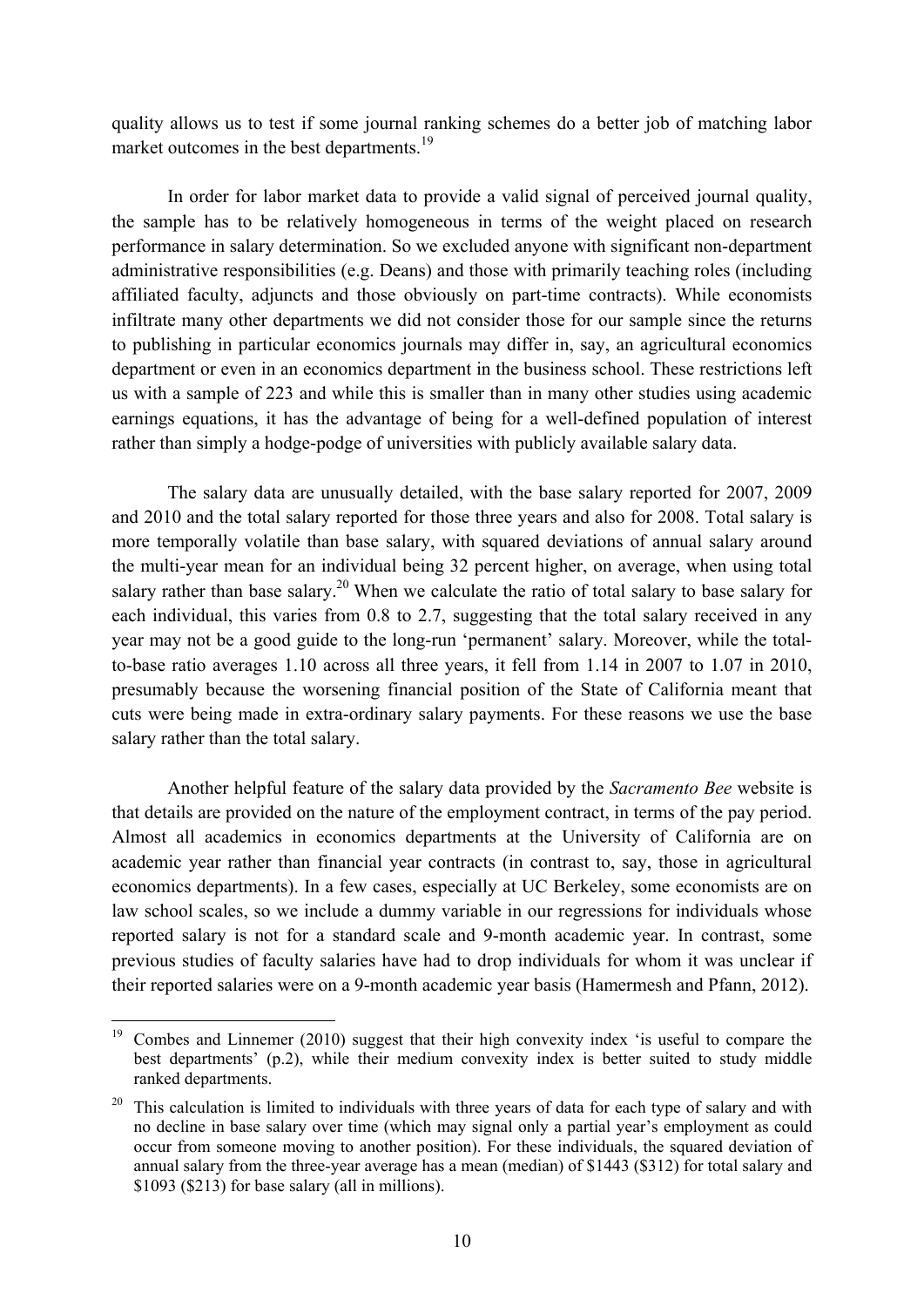In addition to salaries we gathered data on gender, the year of first appointment and of hire at the current department, the year of obtaining a PhD (and the department and university) and whether the current appointment was named (such as an endowed or distinguished chair). These details were available from departmental web pages and on-line CVs for most academics and otherwise we obtained them from dissertation databases and from changes in affiliations on journal articles to date movements. The on-line CVs also provided the initial information on publications, which were supplemented with searches of *EconLit*, *RePEc* and the *Web of Science*. Measuring the research outputs of academics with common names can be difficult, but with so many of the sample having their CVs on-line it helped cross-validate the database search results. We restrict attention to articles that were actually published (with pagination) by the end of 2010. Since our focus is on journal articles, we did not include book reviews, book chapters, editorial introductions or conference proceedings.21 The one exception is *AER Papers and Proceedings* (even though many CVs listed this in the 'non-refereed' section) because seven of the journal assessment schemes make no distinction between the May issue of the *AER* and other issues, while LP94 weight the May issue at one-quarter of ordinary issues. Only KMS give *Papers and Proceedings* a weight of zero. In total, our procedures recorded 5,721 articles in 700 different journals that the 223 economists in our sample had published in over their careers.

 Appendix Table 1 presents definitions and summary statistics for the variables used in the academic earnings equations. The dependent variable is (log) base salary in 2010, with a mean for the underlying salary data of \$156,700 and a range from \$78,000 to \$310,000 (the maximum total salary is  $$458,900$ .<sup>22</sup> The average economist in the sample had spent 12.2 years at the current university and 18 years at all appointments. One-sixth of the sample is female. Three indicator variables for atypical salary levels (and potentially influential data points) are included: whether the academic is on a non-standard contract, whether they have a named position (which may provide funds for additional salary) and whether they are a Nobel Prize winner (only one individual). Finally, three indicators of PhD quality are also included: the rank of the PhD-granting department in either the 1995 National Research Council rankings or the Amir and Knauff (2008) rankings, and an indicator for those economists whose PhD was not from an economics department.

## **IV. Results**

1

The first step in our analysis is to obtain a well-specified academic earnings equation to then use as the testing ground for comparing each journal ranking scheme. In Table 2 we report the results of various specifications which suggest the following: indicators of quality for the

<sup>21</sup> We did gather the number of *authored* books (but not *edited* volumes) from *EconLit* but this proved to have no explanatory power in the earnings equations.

 $22$  In a few cases the 2010 base salary was lower than in 2009 or 2007, which may signal partial year employment as could occur from someone moving to another position, so for these individuals we used their maximum base salary from 2007 or 2009.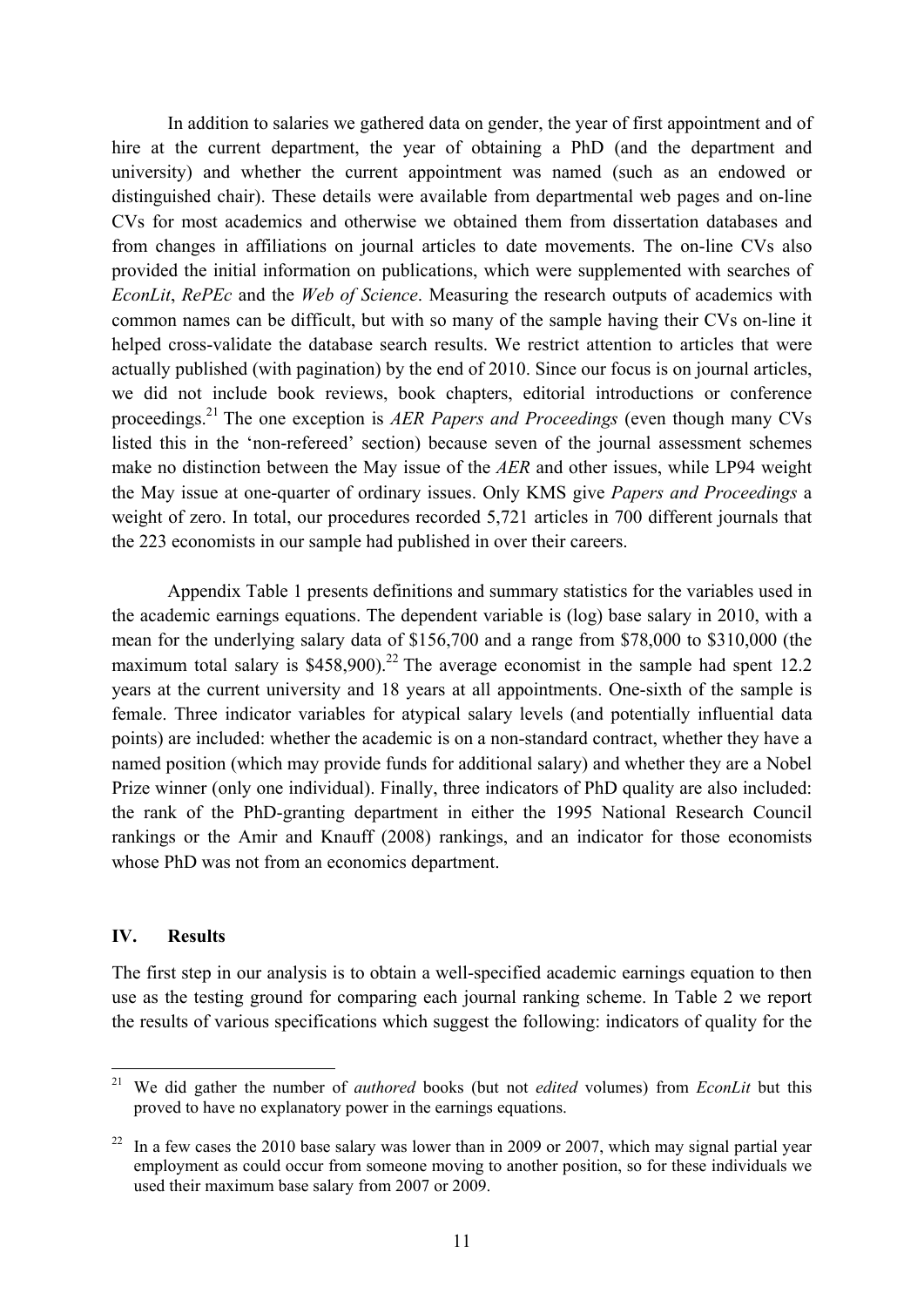PhD-granting department are not relevant to salary for this sample (columns (1) to (3)); all three of the indicators that we use for atypical salary levels (and potentially influential data points) are statistically significant (columns (4) to (6)); the effects of seniority and experience on salary are best modeled as quadratics; there is weak evidence of a premium for males; and, location fixed effects are highly significant. Based on these observations, the equation in column (7) of Table 2 is used as the base specification, to which we will then add an output variable measuring lifetime publications in journals, as weighted under each of the nine assessment schemes. Even without the output variable, the base specification explains 72 percent of the variation in log salary, which is higher than the predictive power of academic earnings equations in other studies.

#### **Table 2**

 To create the output variable, the number of pages of each of the 5,721 journal articles published by our sample members are multiplied by the assessment weight of the journal. We also adjust for the number of authors of each article (using the '1/n rule') and standardize pages to the size of a typical page in the *AER*. 23 Thus for each article published by each individual academic the measured output is:

## *ArticlePages* × *SizeCorrection* × (1/*number of authors*) × *Journal Assessment Weight*

and to calculate the lifetime output measure we sum over articles published from the year of the first article until the end of 2010. The full results for the nine different earnings equations, where each in turn uses a different set of journal assessment weights to summarize lifetime output, are reported in Appendix Table 2. For these models, the  $R^2$  ranges from 0.76 to 0.78, so the incremental  $R^2$  from including the lifetime output measure is 0.04 to 0.06. However, since lifetime output is correlated with experience and seniority, another way to measure the explanatory power of this variable would be to include it first. If we run a simple regression of log salary on each of the lifetime output variables, the  $R^2$  values would range from 0.46 (using MSF or Coupé weights) to 0.52 (using CLm or CLh weights).

The coefficients on the output measures and a series of model comparison statistics are reported in Table 3. The nine different earnings equations are non-nested, in the sense that it is not possible to impose a set of linear restrictions to derive one model from the other. A standard procedure for model comparison in this case is to use information criteria, with the Akaike's Information Criteria (AIC) and Schwarz's Bayesian Information Criteria (BIC) typically used. We can also compare  $R^2$  since all the equations have the same number of explanatory variables. The maximized  $R^2$  and log-likelihood, and the minimized loss of information, is for the earnings equation that uses CLm – the medium convexity weights of Combes and Linnemer (2010). Even though the MSF weights are the second least permissive,

 $23$ Page correction factors were supplied by Joseph Macri, based on his work with the late Dependra Sinha. A value of 0.72 was used for journals with no factor available. This is the average page size for the lowest ranked journals in Gibson (2000), and these are typically the ones without their own size correction factors available.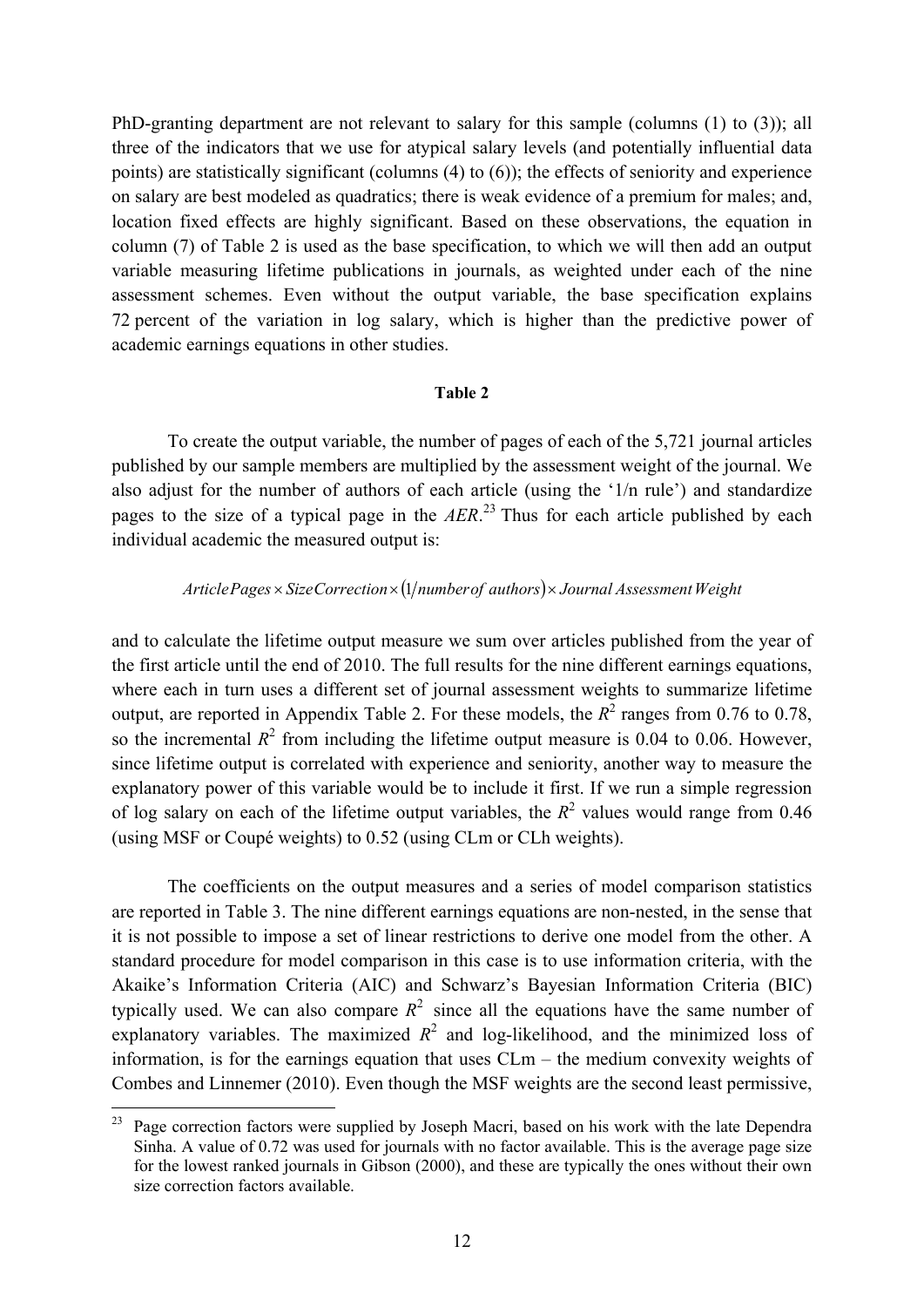in excluding one-third of the lifetime articles published by this sample, they provide the second best congruence with the labor market data. The greatest loss of information comes from using the KMS weights, which are the second most convex and the third least permissive.

#### **Table 3**

 Our focus is on which journal ranking scheme is most congruent with the salary data, but it is also worth interpreting the magnitudes of some of the regression coefficients. Using the best-fitting model, the coefficient on the output measure suggests that a 10-page article would raise salary by 1.3 percent, which is an increase of \$2090 at the mean. With a 40-year career and a five percent discount rate, for the average economist in the sample (who is 18 years into their career) such an article would have a net present value of just over \$27,500. Amongst the other variables previously identified from the specification search in Table 2, all are statistically significant at conventional levels except for *Male* (which has *t*-statistics between 1.0 and 1.5). The location fixed effects are smaller than in Table 2, suggesting that some of the apparent salary premium at UC Berkeley was productivity-related, but all remain statistically significant.<sup>24</sup> The quadratics suggest that for the average economist, salary is maximized after 30 years of labor market experience and minimized after 27 years of seniority at the current university.

### **Formal Non-nested Tests**

Non-nested tests can help formally discriminate between the competing models in Table 3. These test the validity of one linear model,  $H_0$  as opposed to its non-nested alternative  $H_1$ :

$$
H_0: \mathbf{y} = \mathbf{X}\boldsymbol{\beta} + \varepsilon_0
$$

$$
H_1: \mathbf{y} = \mathbf{Z}\boldsymbol{\gamma} + \varepsilon_1
$$

where **X** and **Z** are matrices of explanatory variables, and neither is a linear combination of the other, **β** and **γ** are corresponding parameter vectors, and  $\varepsilon_0$  and  $\varepsilon_1$  are random errors. Forming a 'compound' model with each competing measure of lifetime output included at the same time is not advisable because of possible multicollinearity. Moreover, this artificial nesting approach does not distinguish between  $H_0$  and  $H_1$ ; instead, it distinguishes between each competing model and a hybrid (Greene, 2012). This can be seen by writing the compound model as:

$$
y = \overline{X}\overline{\beta} + \overline{Z}\overline{\gamma} + W\delta + \varepsilon
$$

where  $\overline{X}$  holds the set of variables in **X** not in **Z**,  $\overline{Z}$  holds the set of variables in **Z** not in **X**, and **W** has the variables common to the two models. While the test of  $\bar{y} = 0$  might seem to reject *H*<sub>1</sub> and **β** = 0 might reject *H*<sub>0</sub>, since **δ** remains a mixture of parts of **β** and **γ** it is not

 $24$ 24 The UCLA fixed effects become larger (and more significant) positive values once output measures are included.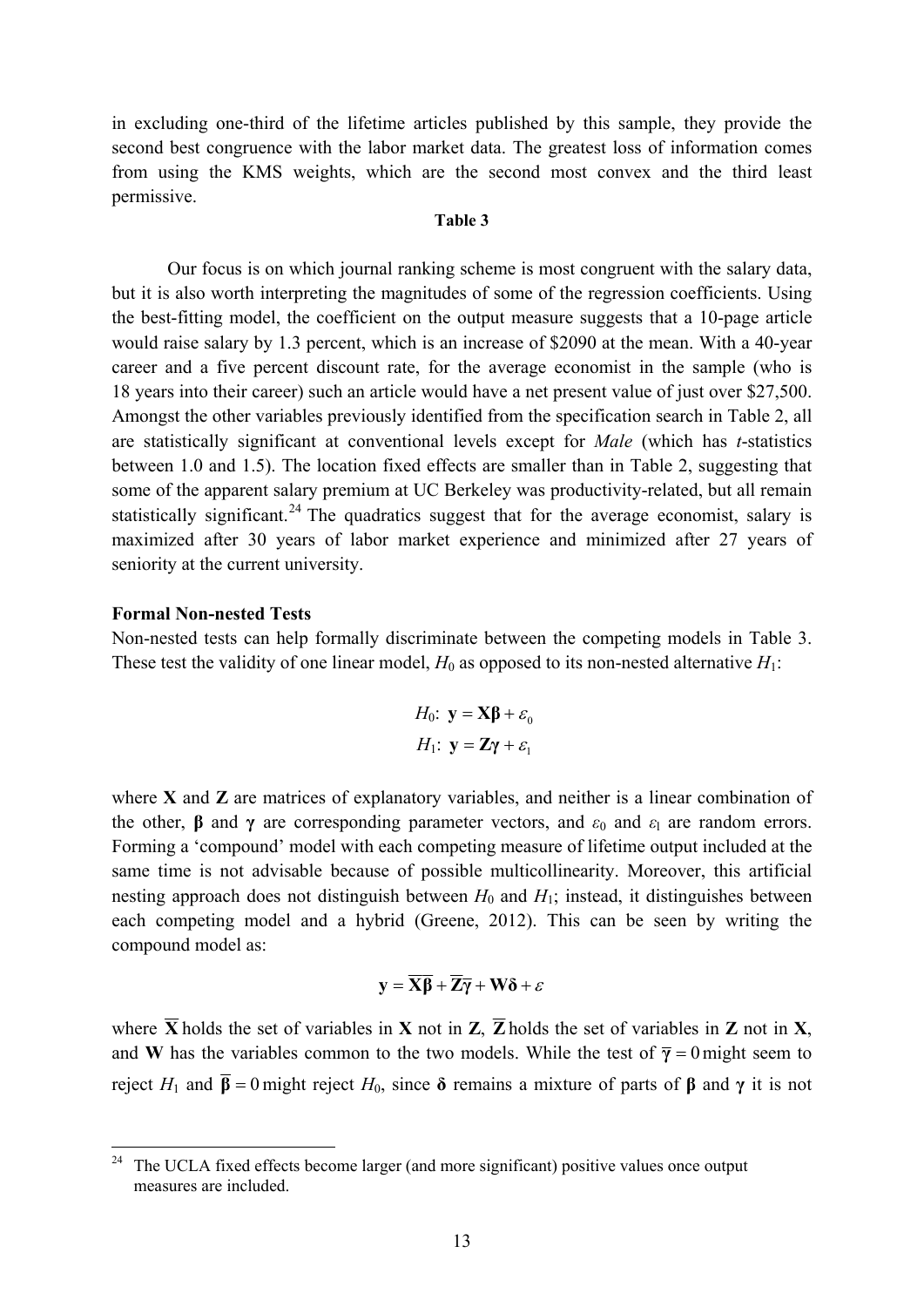established by the *F*-test on the compound model that either of these parts is zero (Greene, 2012).

Instead, we use Vuong's (1989) likelihood ratio test that does not presume that either competing model is 'true', and instead determines which competitor has verisimilitude (that is, is closer to the truth). This approach relies on the Kullback-Leibler Information Criterion (KLIC), which intuitively, is the log-likelihood function under the hypothesis of the true model minus the log-likelihood function for the (potentially misspecified) model under the assumption of the true model. One model is 'better' than another if it is closer to the 'truth' under the KLIC (Greene, 2012, p.535). Vuong's test is directional, with large positive values favoring the null model while large negative values favor the alternative (and values between -1.96 and +1.96 are inconclusive, for 95 percent significance). We corroborate results for a subset of the bilateral comparisons using Pesaran's (1974) version of a Cox likelihood ratio test, where the null model is rejected against the alternative if there are large negative values of the test statistic. The test is then reversed to see if the alternative is rejected against the null.

The pairwise comparisons of each model, using Vuong's test to see which is closer to the truth, are reported in Table 4. For ease of interpretation, the models are ordered with those using the least aggressive weighting schemes listed first. The format of the table is that each cell contains a bilateral *z*-statistic test result, with significant positive values counting as evidence in favor of the model in the column against the model in the row and negative values counting as evidence for the row model against the column model. The model that uses CLm, the medium convexity weights of Combes and Linnemer, is favored against all of the competing models except for the one using MSF weights, for which the comparison is inconclusive (z=-1.40). The comparison of models that use the CLm and CLh weights to calculate lifetime output yields a significant rejection of the high convexity weights (*z*=2.27), which is notable since there is no difference in coverage between these rankings. The only other significant results in the table are that the model using KMS weights is rejected against the model using CLh weights, and also weakly rejected against the model using MSF weights  $(at p=0.052)^{25}$ 

### **Table 4**

 The results in Table 4 suggest the less aggressive journal weighting schemes are most congruent with salaries of University of California economists. To see how robust this finding is, Cox-Pesaran tests were carried out to compare the models using CLm and CLh weights, and those using MSF, KMS and LP94 weights, since these capture the extremes in terms of least and most aggressive down-weighting for lower ranked journals. The model using CLh weights is rejected against the one using CLm weights (*p*=0.00) while there is no reverse rejection (*p*=0.30). Similarly, the model using LP94 weights is rejected against the model using CLm weights  $(p=0.00)$  but not the reverse  $(p=0.26)$ . When the least aggressive MSF weights are used, the model using KMS weights (the second most aggressive) is

<sup>25</sup> 25 The model using Coupé weights is also weakly rejected against the model using MSF weights (at *p*=0.099).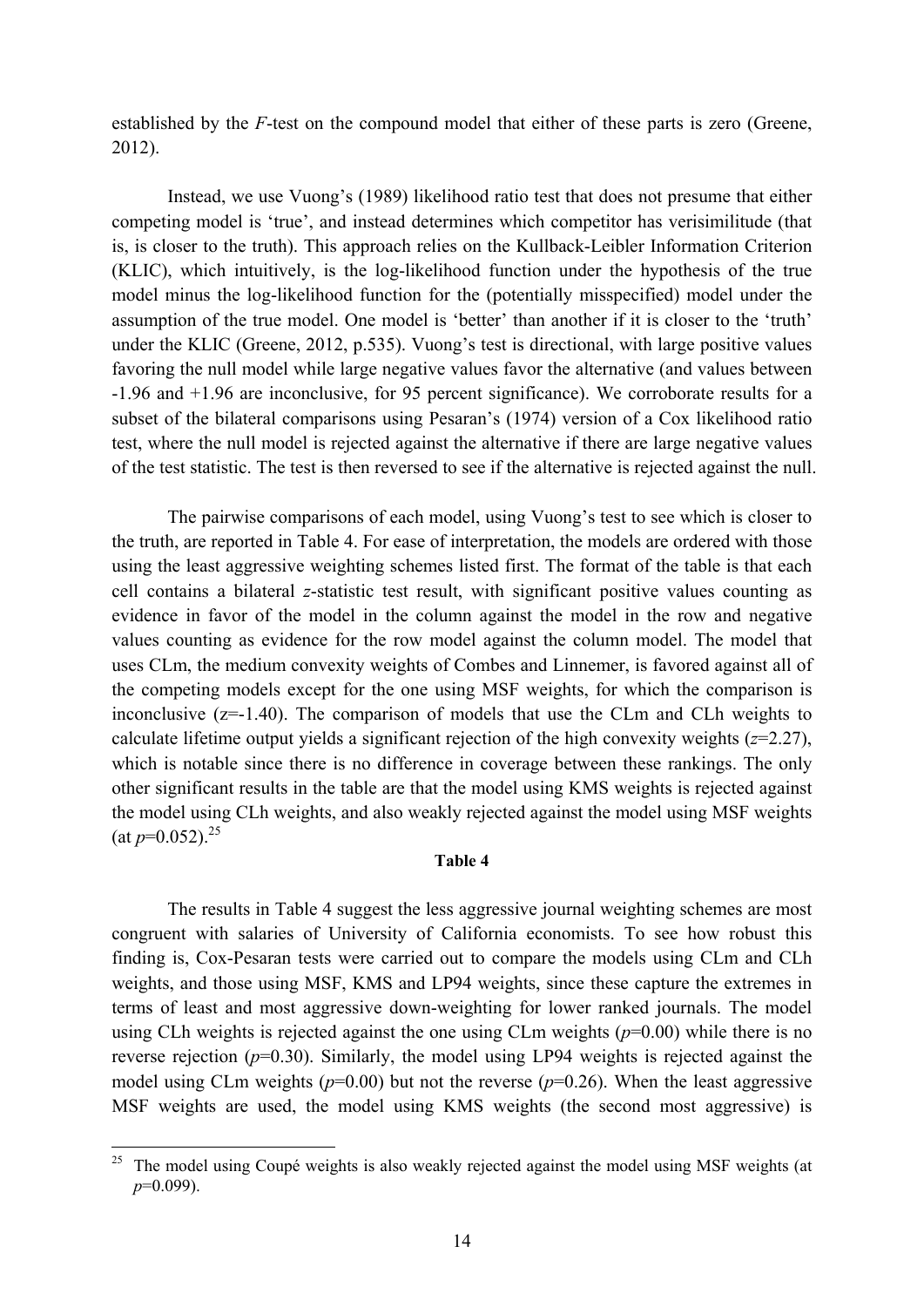rejected against it  $(p=0.00)$  while there is no reverse rejection  $(p=0.23)$ , and the models with MSF weights and LP94 weights reject against each other. Thus the congruence of the less aggressive journal weighting schemes with the salary data appears to be a robust finding that does not depend on using just one type of non-nested test.

## **Should Older Articles be Discounted?**

The results reported thus far treat an article published in, say, 1978 the same as one from 2008; adjustments are made for length, co-authors, page sizes and journal impact factor, but not for vintage. To test if this assumption of no age discounting is appropriate, we calculated for each article published by each academic in year *t*:

*ArticlePages* × (1/(*Age*)<sup> $\delta$ </sup>)× *SizeCorrection* × (1/*numberof authors*)× *Journal AssessmentWeight* 

where  $Age = 2011-t$ , and the age discount factor,  $\delta$  varied from 0 to 2, in increments of 0.1. In other words, we allowed for no age discounting ( $\delta$ =0), for inverse age discounting ( $\delta$ =1) where a 20-year old article has  $1/20<sup>th</sup>$  the impact on current salary of a 1-year old article, and for a variety of more extreme and intermediate cases. The best-fitting model, using CLm weights, was estimated for each of these 21 values of  $\delta$  and the maximized log-likelihoods are compared in Figure 2. There appears to be weak age discounting, with the log-likelihood maximized at  $\delta$ =0.4, which is four-points above the value at  $\delta$ =0. The maximized likelihood declines steeply at higher discount rates.<sup>26</sup>



**Figure 2: Searching for Optimal Discount Factor for Age Discounting of Articles** 

 *Notes:* Based on the regression specification in Appendix Table 2, using CLm weights.

 $26$ If the models with different values of  $\delta$  were instead estimated after using the CLh weights to summarize lifetime output, the log-likelihood would maximise at  $\delta$ =0.3 (although at just 0.35 points above the log-likelihood at  $\delta = 0.4$ ). So this evidence of weak age discounting is not specific to the journal weighting scheme used.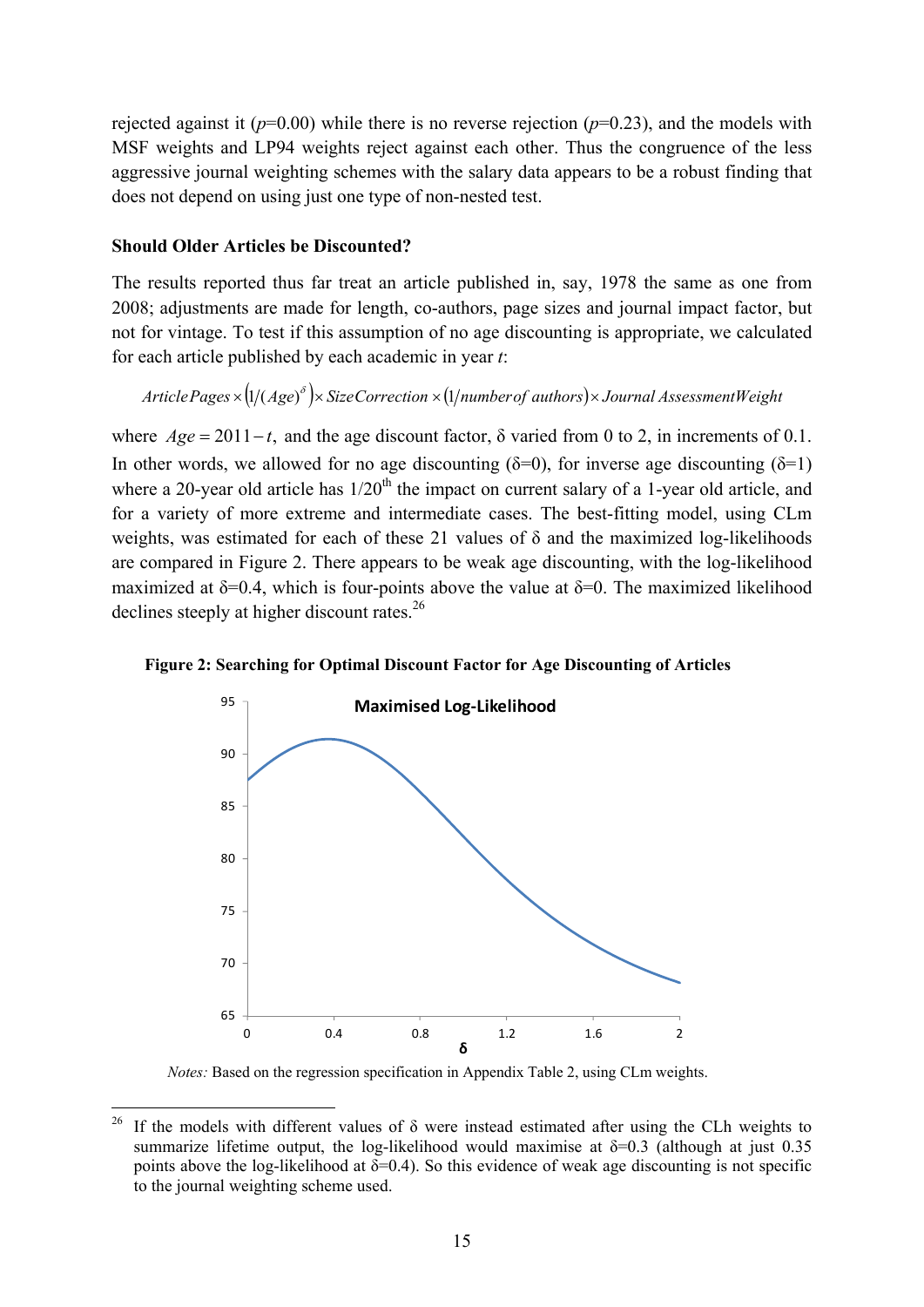To check if our finding of greater congruence between salary and the less aggressive journal weighting schemes is robust to different assumptions about the age discounting of articles, the academic earnings equations were re-estimated. Since there is no rule-of-thumb for  $(1/(Age)^{0.4})$  we discounted according to the inverse of the square root of age,  $(1/(Age)^{0.5})$ noting that there was only a half-point difference in the maximized log-likelihoods at  $\delta$ =0.4 and  $\delta$ =0.5. The full set of estimation results is reported in Appendix Table 3 and the results of the Vuong non-nested tests are in Table 5.

#### **Table 5**

The salary data continue to favor the less aggressive journal weighting schemes when age-discounting of articles is allowed for. The model using the least aggressive MSF weights previously weakly rejected against two models but it now rejects against four (KMS, Coupé and both Kodrzycki and Yu schemes). Similarly the model with CLm weights now rejects against six models (and against the model using Coupé weights at *p*=0.118). Moreover, the models using six of the assessment schemes now reject against the model using the KMS weights (which are the second most aggressive), whereas previously only three models rejected against this scheme. The final change caused by allowing age discounting is that the model using the simple RePEc impact factors now rejects against three others (both Kodrzycki and Yu schemes and KMS) whereas previously that model rejected against no others.

### **Are Results Different for the Best Departments?**

Combes and Linnemer (2010) suggest that their high convexity weights are useful to compare the best departments while their medium convexity index is suitable for middle ranked departments. We therefore examine whether the finding that the salary data favor less convex journal weights for calculating lifetime output is also found if we restrict attention just to the top four economics departments in the University of California system: Berkeley, San Diego, Davis and Los Angeles. In keeping with the results on age discounting, the lifetime output is calculated using the inverse of the square root of the age of each article. The full set of estimation results is reported in Appendix Table 4 and the results of the Vuong non-nested tests for the sub-sample of academics in the best four departments are in Table 6.

#### **Table 6**

 There is no evidence that salaries of academics in the best four departments are better explained by more convex journal weighting schemes. In fact, the Vuong tests suggest that the model using the least convex MSF weights now rejects against six of the other models (being inconclusive only against the models with CLm and LP94 weights). Moreover, the Cox-Pesaran test suggests that the model using LP94 weights is rejected against the model using MSF weights ( $p=0.00$ ) but the reverse rejection is only weakly significant ( $p=0.07$ ). The other change between Table 5 and Table 6 is that the model using the Coupé weights, which are the third least convex, now rejects against two of the models using more convex weights (K&Y all and KMS) whereas previously it only rejected against the model using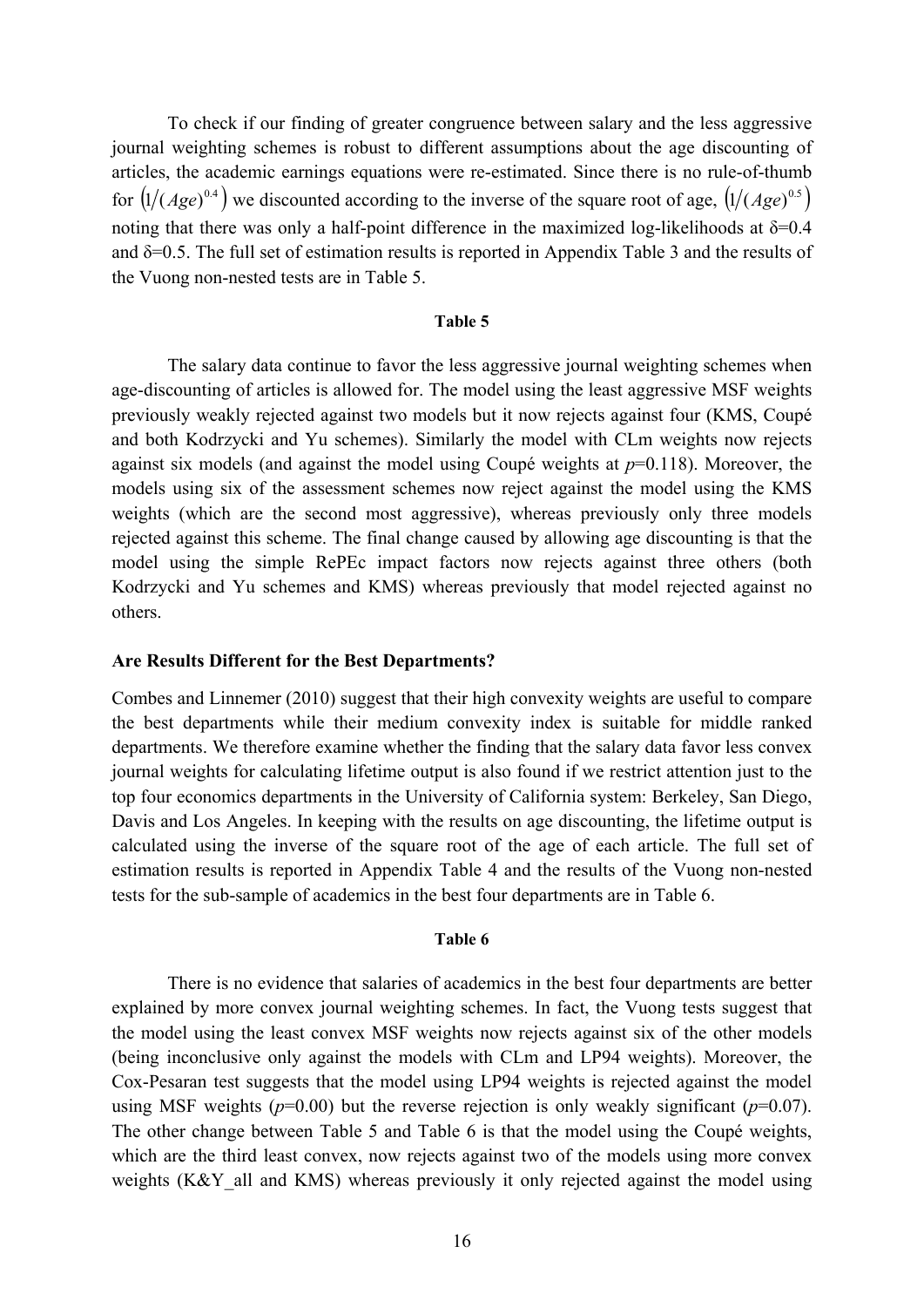KMS weights. Finally, in terms of the specific claim of Combes and Linnemer that their high convexity weights are most suitable for comparing the best departments, the salary evidence suggests the opposite. Under both the Vuong test  $(z=3.00)$  and the Cox-Pesaran test  $(p=0.00)$ the model using CLh weights is significantly rejected against the model using CLm weights.

# **What Weight should be placed on AER Papers and Proceedings?**

The journal assessment schemes that we use differ in their treatment of the *Papers and Proceedings* May issue of the *AER*. While seven of the schemes do not discriminate, KMS places zero weight on articles in the May issue and LP94 gives them about one-quarter of the weight of ordinary issues. The *Papers and Proceedings* issue is a common outlet for the University of California economists in our sample, with 160 articles published there (and 242 in the other issues of the *AER*). We therefore use our academic earnings equations to see what the data indicate about the appropriate weight to place on *Papers and Proceedings* compared with ordinary issues of the *AER*. Our best-fitting model, using CLm weights with articles discounted according to the inverse of the square-root of their age, was re-estimated 101 times, incrementally decreasing the weight for articles in the *Papers and Proceedings* issue from 100 percent of an ordinary *AER* down to zero. The maximized log-likelihoods from this search procedure are illustrated in Figure 3.





 The salary data suggest that treating one page in the *Papers and Proceedings* issue as equivalent to 58 percent of a page in the other issues of the *AER* is most appropriate. Thus journal assessment schemes that do not discriminate between the May issue and other issues (likely because they rely on ISI data that do not distinguish journal issue numbers when counting citations) would seem to overstate the impact of *Papers and Proceedings*. On the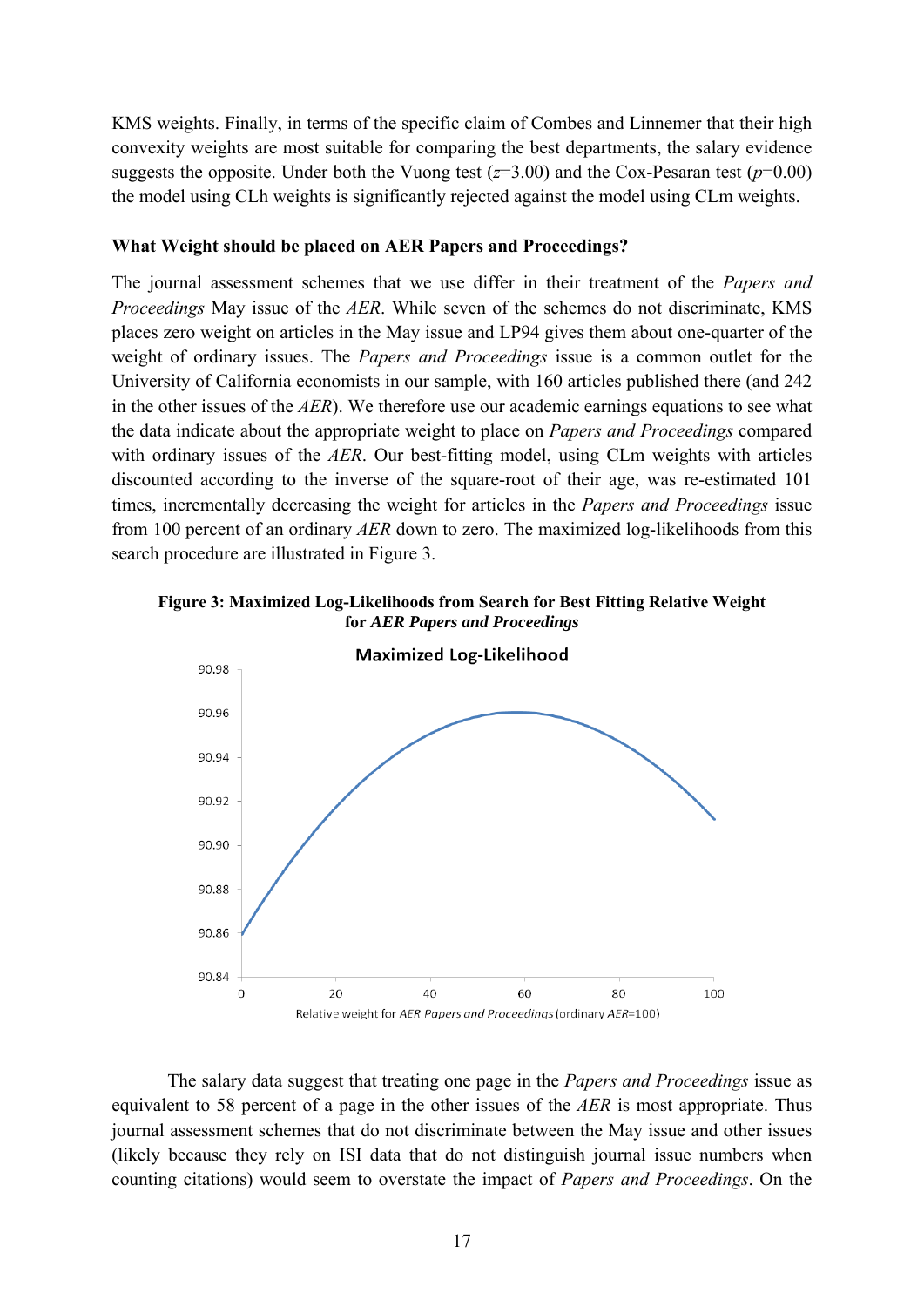other hand, the two assessment schemes that do discriminate may have down-weighted *Papers and Proceedings* too heavily. Nevertheless we caution that the difference in the maximized log-likelihoods is very small, across any of the values of the relative weight term for *Papers and Proceedings*. These small differences suggest that even for journals in which our sample have published a large number of articles, deriving journal-specific impact factors from the salary data – what might be dubbed 'Market Impact Factors' – would be difficult. While we have statistical power to discriminate between different schemes for weighting the entire spectrum of journals, to derive valuations for individual journals would likely take a far larger sample.

## **V. Conclusions**

In this paper we have compared nine different sets of economics journal assessment measures to find which is most consistent with labor market outcomes. These journal assessment measures differ according to the ranking of journals, the degree of coverage, and the convexity of the weights applied. The most aggressive schemes, in terms of either ignoring or down-weighting lower ranked journals, exclude more than one-quarter of the lifetime output of our sample of University of California economists. The aggressive schemes also imply a very substantial penalty for publishing in lower ranked journals; for example, an article in a journal like *Economic Inquiry* that is just outside the top 50 journals is equivalent to less than ten percent of a similarly-sized article in the *American Economic Review* or the *Quarterly Journal of Economics*.

 The clear picture that emerges from the empirical results is that the labor market does not reward publication in ways consistent with the weights implied by the most aggressive journal assessment measures. Instead, it is when lifetime output is weighted according to the least convex schemes, such as those of Mason, Steagall and Fabritius (1997) and the CLm index of Combes and Linnemer (2010), that the greatest congruence with academic salaries is found. This finding is robust to different assumptions about the age discounting of articles and also holds if we restrict attention just to the best departments. Indeed, this last result, that a model using high convexity weights is rejected against a less convex alternative if tested on the top four University of California economics departments is contrary to the claim of Combes and Linnemer (2010) that a high convexity index is more suited for comparing the best departments.

 We view this congruence with labor market information as an important criterion for the reasonableness of a journal ranking scheme. While highly convex journal ranking schemes can be derived from citation data, such data may be manipulated by editors who coerce authors to add superfluous citations and by authors and editors who collude in crosscitation clubs to raise the citation counts for particular journals or particular individuals. In contrast, labor market decisions have costly consequences, so the preference for convexity (or lack of) in journal ranking schemes that is revealed by labor market outcomes is a pattern that comes from information that should be less prone to strategic manipulation.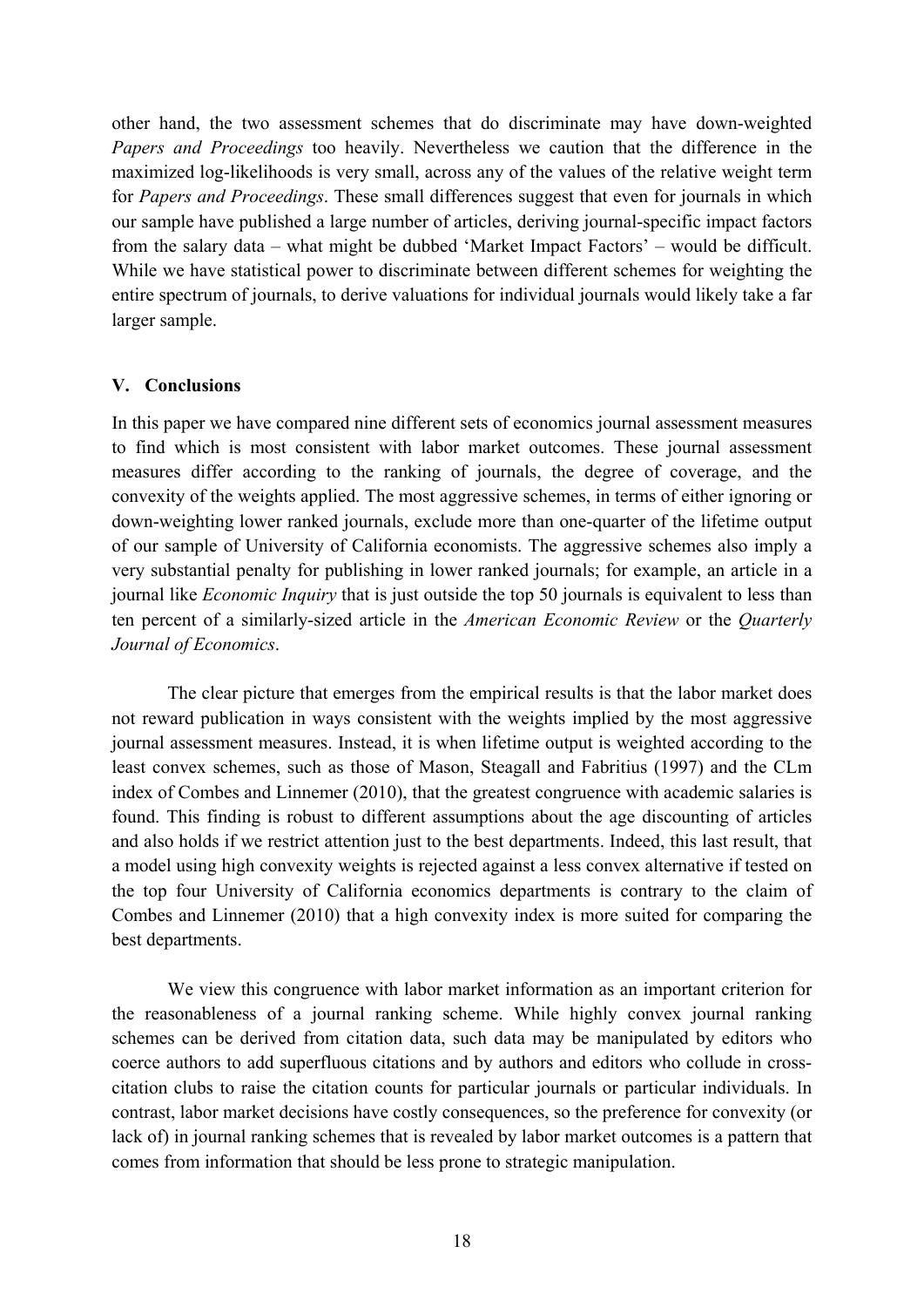### **References**

- Abelson P. (2009) 'The Ranking of Economics Journals by the Economic Society of Australia'. *Economic Papers* 28(2): 176-180.
- Amir, R. and Knauff, M. (2008) 'Ranking Economics Departments Worldwide on the Basis of PhD Placement', *Review of Economics and Statistics* 90(1): 185-90.
- Bratsberg, B., Ragan, J. and Warren, J. (2003) 'Negative Returns to Seniority: New Evidence in Academic Markets', *Industrial and Labor Relations Review* 56(2): 306-323.
- Bratsberg B. Ragan J. and Warren R. (2010) 'Does Raiding Explain the Negative Return to Seniority', *Economic Inquiry* 48(3):704-721.
- Chang C-L, McAleer M. and Oxley L. (2011) 'What Makes a Great Journal Great in Economics? The Singer Not the Song', *Journal of Economic Surveys* 25(2): 326-361
- Combes, P-P and Linnemer L. (2003) 'Where are the Economists who Publish? Publication Concentration and Rankings in Europe based on Cumulative Publications', *Journal of the European Economic Association* 1(6): 1250-1308.
- Combes, P-P and Linnemer L. (2010) *Inferring Missing Citations: A Quantitative Multi-Criteria Ranking of all Journals in Economics*, Groupement de Recherche en Economie Quantitative d'Aix Marseille (GREQAM), Document de Travail, no 2010-28.
- Coupé, T. (2003) 'Revealed Performances: Worldwide Rankings of Economists and Economics Departments, 1990-2000', *Journal of the European Economic Association* 1(6): 1309-1345.
- Ellison, G. (2010) 'How Does the Market use Citation Data? The Hirsch Index in Economics', *NBER Working Paper* No. 16419. Cambridge, MA: National Bureau of Economic Research.
- Gibson, J. (2000) 'Research Productivity in New Zealand University Economics Departments: Comment and Update', *New Zealand Economic Papers* 34(1): 73-88.
- Greene, W. (2012) *Econometric Analysis* (7<sup>th</sup> Edition) Prentice Hall, New York.
- Hamermesh, D. Johnson, G. and Weisbrod, B. (1982), 'Scholarship, Citations and Salaries: Economic Rewards in Economics', *Southern Economic Journal* 49(2): 472-81.
- Hamermesh, D. and Pfann, G. (2012) 'Reputation and Earnings: The Roles of Quality and Quantity in Academe', *Economic Inquiry* 50(1): 1-16.
- Hilmer, C. and Hilmer, M. (2005) 'How do Journal Quality, Co-authorship, and Author Order Affect Agricultural Economists' Salaries?', *American Journal of Agricultural Economics* 87(2): 509- 523.
- Hilmer, C. Hilmer, M. and Ransom, M. (2011) 'Fame and the Fortune of Academic Economists: How the Market Rewards Influential Research in Economics', *mimeo*
- Hirsch, J. (2005) 'An Index to Quantify an Individual's Scientific Research Output', *Proceedings of the National Academy of Sciences* 102(46): 16569-16572.
- Kalaitzidakis, P. Mamuneas, T. and Stengos, T. (1999) 'European Economics: an Analysis Based on Publications in Core Journals', *European Economic Review* 43(4-6): 1150-1168.
- Kalaitzidakis, P. Mamuneas, T. and Stengos, T. (2003) 'Rankings of Academic Journals and Institutions in Economics', *Journal of the European Economic Association* 1(6): 1346-1366.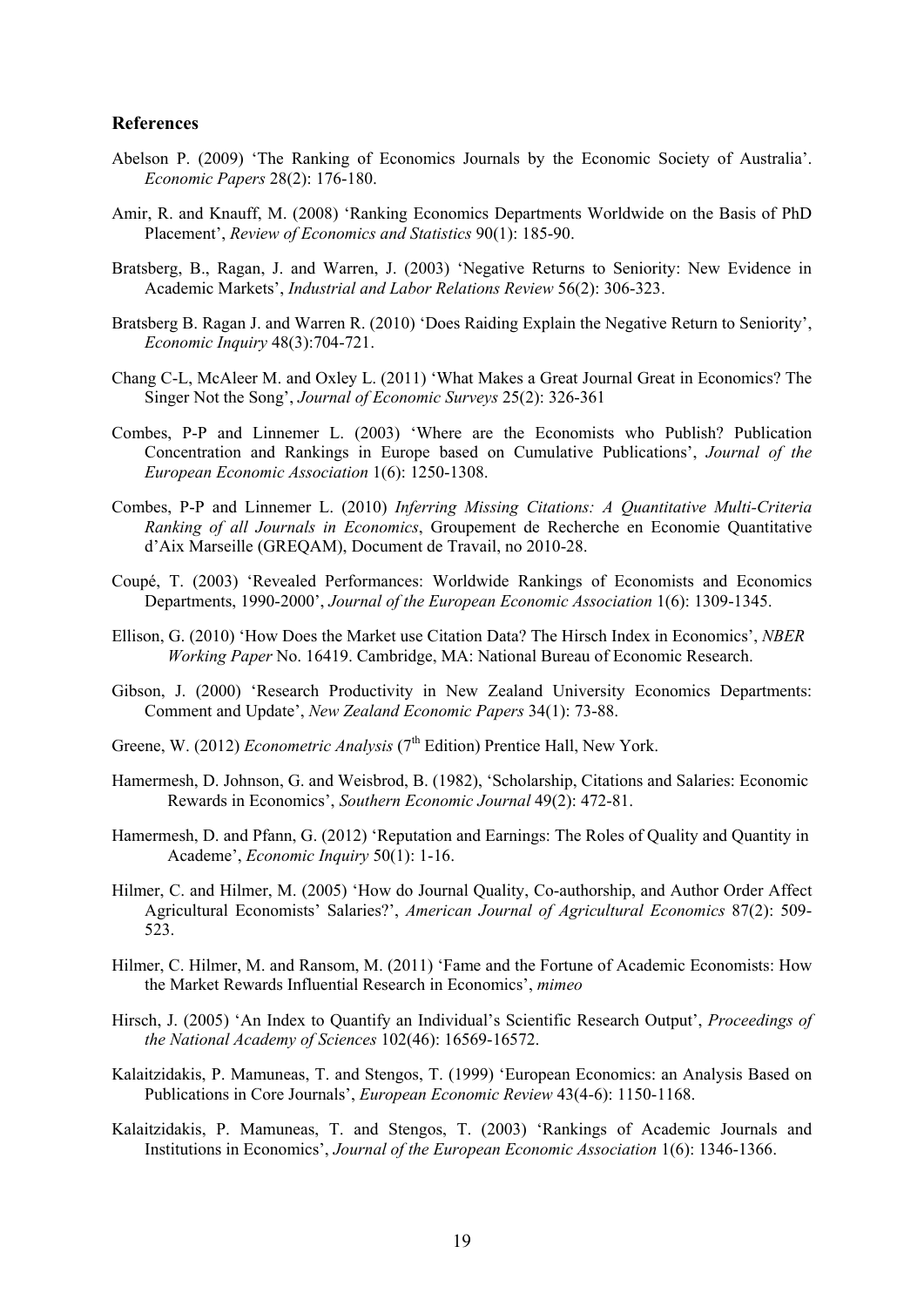- Kalaitzidakis, P., Mamuneas, T. and Stengos, T. (2010) 'An Updated Ranking of Academic Journals in Economics', *Working Paper* 9/2010, Economics Department, University of Guelph, Guelph, Canada.
- Kalaitzidakis, P., Mamuneas, T. and Stengos, T. (2011) 'An Updated Ranking of Academic Journals in Economics', *Canadian Journal of Economics* 44(4): 1525-1538.
- Kodrzycki, Y. and Yu, P. (2006) 'New Approaches to Ranking Economics Journals', *B.E. Journal of Economic Analysis and Policy: Contributions to Economic Analysis and Policy* 5(1): Article 24.
- Laband, D. and Piette, M. (1994) 'The Relative Impact of Economics Journals', *Journal of Economic Literature* 32(2): 640-666.
- Liebowitz, S.J. and Palmer, J.P. (1984) 'Assessing the Relative Impact of Economics Journals', *Journal of Economic Literature* 22(1): 77-88.
- Macri, J. and Sinha, D. (2006) 'Rankings Methodology for International Comparisons of Institutions and Individuals: An Application to Economics in Australia and New Zealand', *Journal of Economic Surveys* 20(1): 111-156.
- Mason, P., Steagall, J. and Fabritius, M. (1997) 'Economics Journal Rankings by Type of School: Perceptions versus Citations', *Quarterly Journal of Business and Economics* 36(1): 69-79.
- Moore, W., Newman, R. and Turnbull G. (1998) 'Do Faculty Salaries Decline with Seniority?', *Journal of Labor Economics* 16(2): 352-366.
- Moore, W., Newman R. and Turnbull G. (2001) 'Reputational Capital and Academic Pay', *Economic Inquiry* 39(4): 663-671.
- Moore, W., Newman, R., and Terrell, D. (2007) 'Academic Pay in the United Kingdom and the United States: the Differential Returns to Productivity and the Lifetime Earnings Gap', *Southern Economic Journal* 73(3): 717-732.
- OECD (2010) *Performance-based Funding for Public Research in Tertiary Education Institutions. Workshop Proceedings*, OECD Publishing, http://dx.doi.org/10.1787/9789264094611-en
- Oswald, A. (2007) 'An Examination of the Reliability of Prestigious Scholarly Journals: Evidence and Implications for Decision-Makers', *Economica* 74(296): 21-31.
- Pesaran, M. (1974) 'On the General Problem of Model Selection', *Review of Economic Studies* 41(2): 153-171.
- Ransom, M. (1993) 'Seniority and Monopsony in the Academic Labor Market', *American Economic Review* 83(1): 221-233.
- Sauer, R. (1998) 'Estimates of the Returns to Quality and Co-authorship in Economic Academia', *Journal of Political Economy* 96(4): 856-866.
- Tressler, J. and Anderson D. (2012) 'The Merits of Using Citations to Measure Research Output in Economics Departments: The New Zealand Case', *Agenda* 19(1): 17-37.
- Vuong, Q. (1989) 'Likelihood Ratio Tests for Model Selection and Non-nested Hypotheses', *Econometrica* 57(2): 307-333.
- Wilhite A.W. and Fong E.A. (2012) 'Coercive Citation in Academic Publishing', *Science* 335: 542- 543.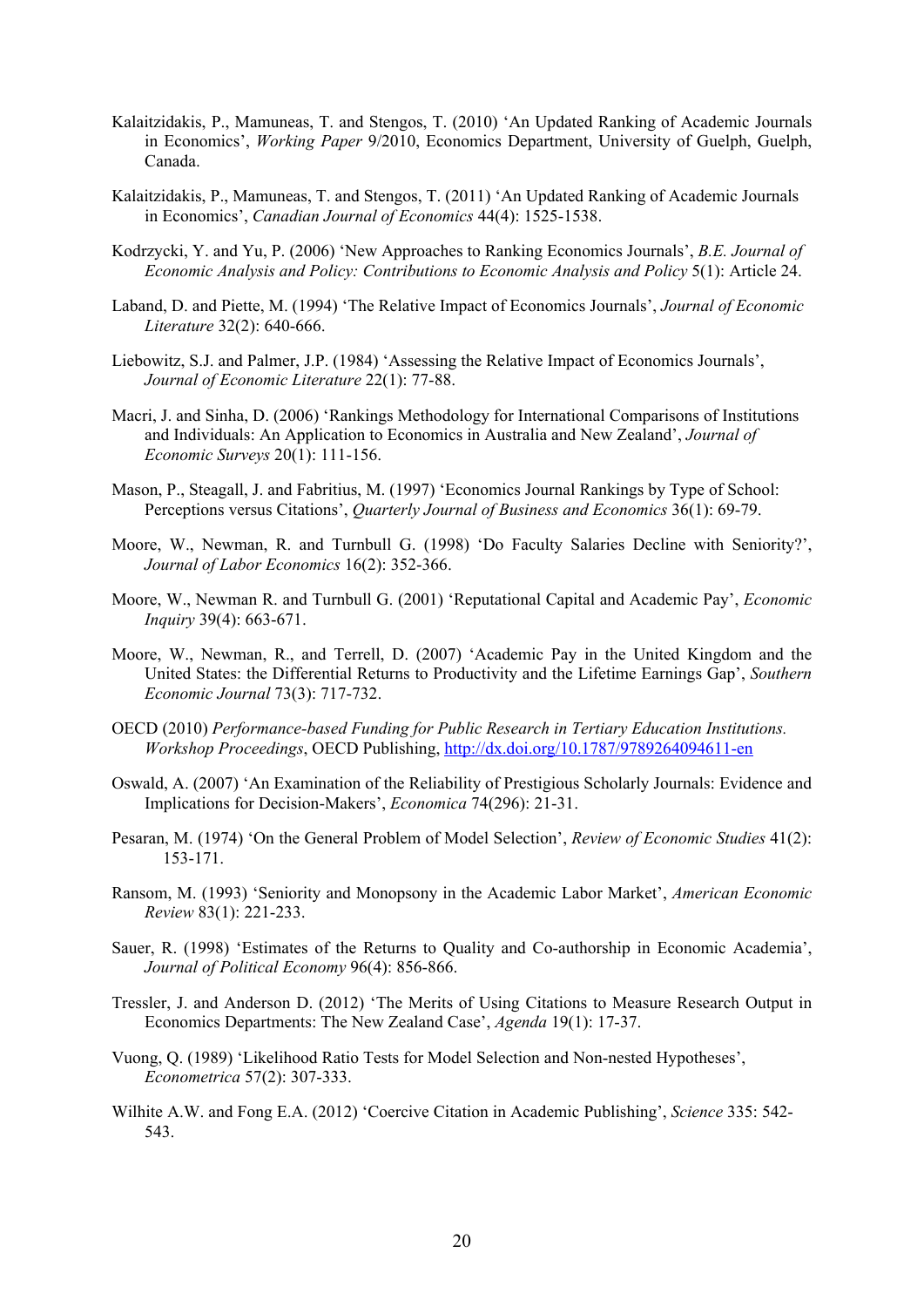|                                  | % of lifetime      |            | Rank-Elasticity Regression <sup>a</sup> |           | Average lifetime output        |
|----------------------------------|--------------------|------------|-----------------------------------------|-----------|--------------------------------|
| Source of Impact Factor          | articles with zero | Elasticity | <b>Std Error</b>                        | R-squared | for UC economists <sup>b</sup> |
|                                  | weight             |            |                                         |           |                                |
| MSF: Mason, Steagall & Fabritius | 33.3               | $-0.22$    | 0.01                                    | 0.74      | 143.6                          |
| CLm: Coomes-Linnemer (medium)    | 10.9               | $-0.67$    | 0.01                                    | 0.97      | 106.3                          |
| CLh: Coomes-Linnemer (high)      | 10.9               | $-1.35$    | 0.01                                    | 0.97      | 69.7                           |
| RePEc Simple Impact Factor       | 12.6               | $-1.17$    | 0.04                                    | 0.76      | 65.2                           |
| Coupé (2003)                     | 22.0               | $-0.78$    | 0.03                                    | 0.81      | 45.5                           |
| K&Y all: Kodrzycki & Yu (2006)   | 26.4               | $-1.48$    | 0.05                                    | 0.85      | 40.0                           |
| K&Y econ: Kodrzycki & Yu (2006)  | 26.0               | $-1.53$    | 0.05                                    | 0.84      | 37.0                           |
| KMS: Kalaitzidakis et al (2011)  | 29.6               | $-1.74$    | 0.07                                    | 0.80      | 38.2                           |
| LP94: Laband & Piette $(1994)$   | 36.4               | $-1.92$    | 0.09                                    | 0.82      | 35.9                           |

# **Table 1: Indicators of the Aggressiveness of Various Journal Impact Factors as Applied to Publications of UC Economists**

*Note:*

Author's calculations based on 5721 journal articles produced by 213 University of California economists and journal weights from the sources noted.

<sup>a</sup> Estimated over the journals with non-zero weights for each scheme using log(relative weight)= $\alpha$ + $\beta$ log(rank).

<sup>b</sup> Total number of *AER*-sized pages (with co-authors given  $1/n$ ) published in career through 2010, where journals are weighted such that the highest ranked journal for each scheme has weight 1.0 and there is no age-discounting for older articles.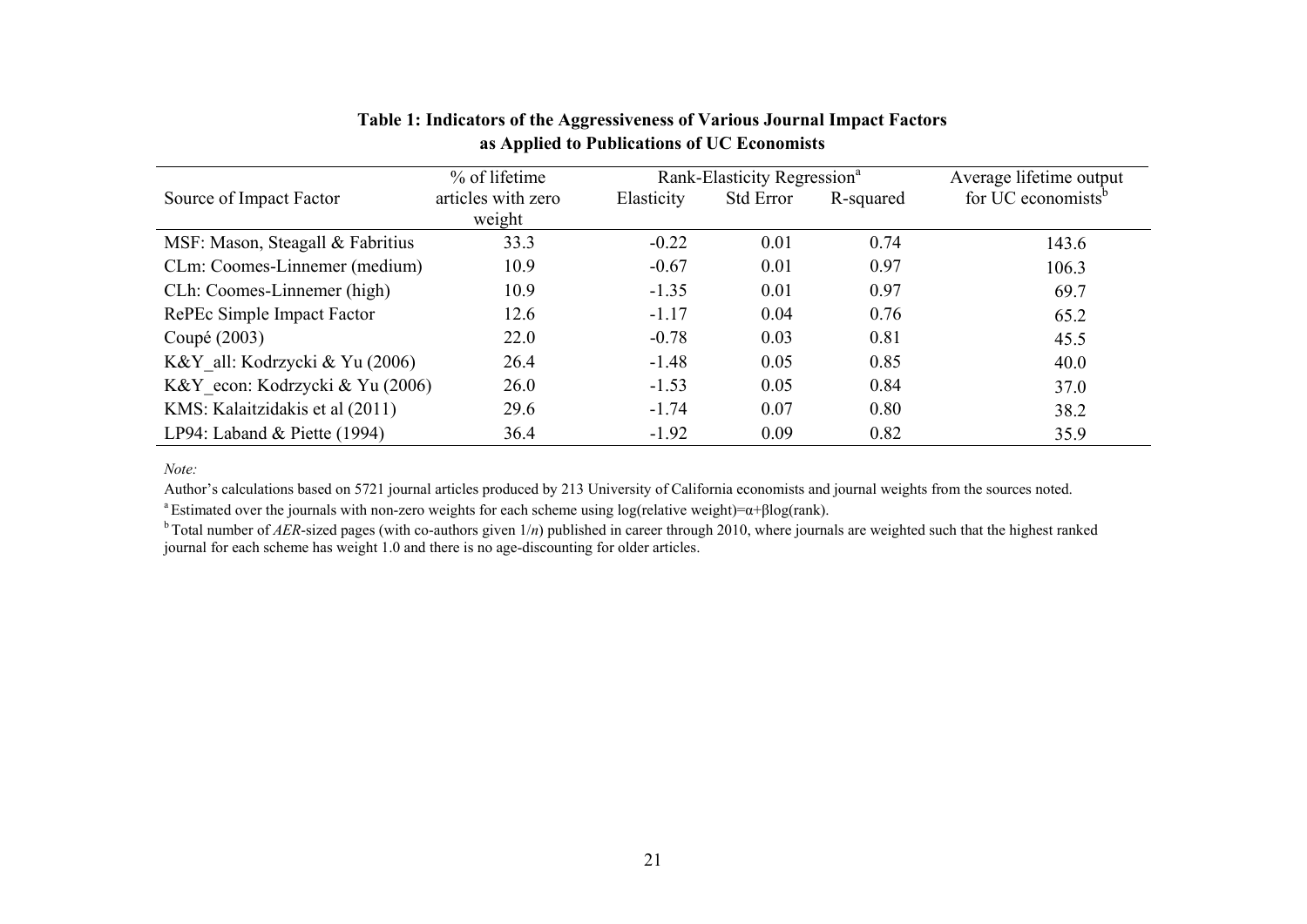|                            | (1)          | (2)          | (3)          | (4)          | (5)          | (6)          | (7)         |
|----------------------------|--------------|--------------|--------------|--------------|--------------|--------------|-------------|
| Seniority (years)          | $-0.020$     | $-0.020$     | $-0.020$     | $-0.020$     | $-0.022$     | $-0.020$     | $-0.021$    |
|                            | $(3.05)$ **  | $(3.02)$ **  | $(3.04)$ **  | $(2.95)$ **  | $(3.38)$ **  | $(3.06)$ **  | $(3.28)$ ** |
| Seniority squared (/100)   | 0.023        | 0.023        | 0.024        | 0.024        | 0.029        | 0.024        | 0.030       |
|                            | (1.21)       | (1.22)       | (1.24)       | (1.25)       | (1.61)       | (1.26)       | (1.60)      |
| Experience (years)         | 0.052        | 0.052        | 0.052        | 0.052        | 0.051        | 0.052        | 0.050       |
|                            | $(10.94)$ ** | $(10.99)$ ** | $(10.97)$ ** | $(10.72)$ ** | $(10.21)$ ** | $(10.79)$ ** | $(9.89)$ ** |
| Experience squared $(100)$ | $-0.072$     | $-0.072$     | $-0.072$     | $-0.073$     | $-0.074$     | $-0.072$     | $-0.075$    |
|                            | $(6.06)$ **  | $(6.14)$ **  | $(6.17)$ **  | $(6.06)$ **  | $(6.16)$ **  | $(6.08)$ **  | $(6.02)$ ** |
| Male                       | 0.060        | 0.058        | 0.058        | 0.058        | 0.066        | 0.065        | 0.071       |
|                            | (1.47)       | (1.41)       | (1.43)       | (1.44)       | $(1.65)$ +   | (1.61)       | $(1.81) +$  |
| PhD field not economics    | $-0.037$     |              |              |              |              |              |             |
|                            | (0.90)       |              |              |              |              |              |             |
| PhD rank $(A&K, 2008)$     |              | 0.000        |              |              |              |              |             |
|                            |              | (0.33)       |              |              |              |              |             |
| PhD rank (NRC, 1995)       |              |              | 0.001        |              |              |              |             |
|                            |              |              | (0.08)       |              |              |              |             |
| Nobel prize winner         |              |              |              | 0.431        |              |              | 0.346       |
|                            |              |              |              | $(7.37)$ **  |              |              | $(6.36)$ ** |
| Holder of a named chair    |              |              |              |              | 0.146        |              | 0.137       |
|                            |              |              |              |              | $(3.84)$ **  |              | $(3.70)$ ** |
| Not standard pay scale     |              |              |              |              |              | 0.113        | 0.115       |
|                            |              |              |              |              |              | $(2.17)^*$   | $(2.07)^*$  |
| Davis                      | $-0.449$     | $-0.445$     | $-0.448$     | $-0.449$     | $-0.410$     | $-0.432$     | $-0.397$    |
|                            | $(8.71)$ **  | $(8.38)$ **  | $(8.65)$ **  | $(8.67)$ **  | $(8.16)$ **  | $(7.97)$ **  | $(7.62)$ ** |
| Irvine                     | $-0.392$     | $-0.386$     | $-0.391$     | $-0.389$     | $-0.362$     | $-0.376$     | $-0.347$    |
|                            | $(8.74)$ **  | $(8.27)$ **  | $(8.81)$ **  | $(8.71)$ **  | $(7.89)$ **  | $(7.99)$ **  | $(7.18)$ ** |
| Merced                     | $-0.454$     | $-0.458$     | $-0.465$     | $-0.462$     | $-0.445$     | $-0.451$     | $-0.428$    |
|                            | $(9.08)$ **  | $(8.10)$ **  | $(8.62)$ **  | $(9.07)$ **  | $(6.61)$ **  | $(8.35)$ **  | $(6.38)$ ** |

# **Table 2: Salary Regressions for UC Economists: Individual Characteristics, Salary Attributes and Location Fixed Effects**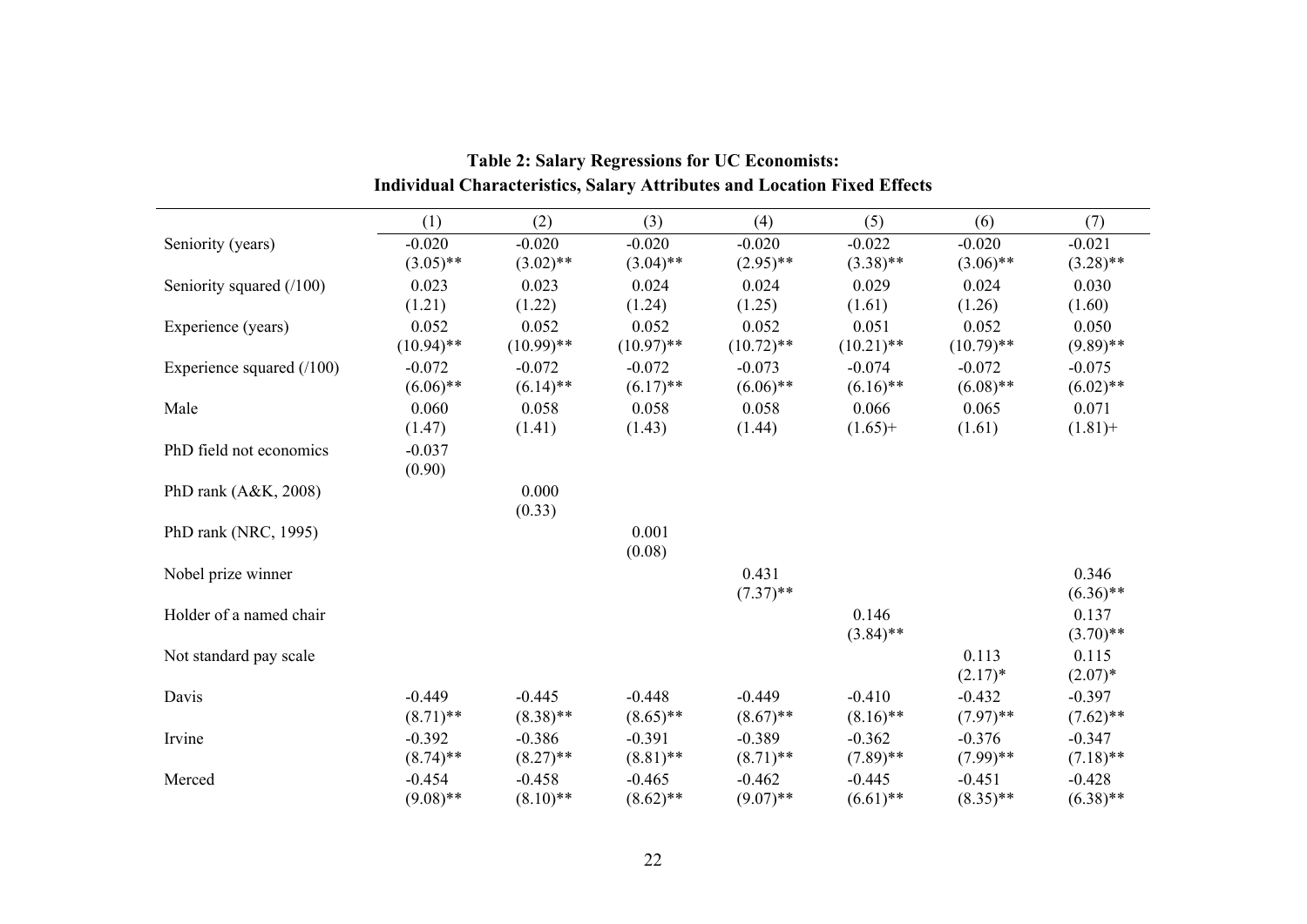|  | <b>Table 2 continued</b> |
|--|--------------------------|
|  |                          |

|               | (1)           | (2)           | (3)           | (4)           | (5)           | (6)           | (7)           |
|---------------|---------------|---------------|---------------|---------------|---------------|---------------|---------------|
| Riverside     | $-0.472$      | $-0.466$      | $-0.472$      | $-0.470$      | $-0.412$      | $-0.463$      | $-0.404$      |
|               | $(8.83)$ **   | $(8.17)$ **   | $(8.63)$ **   | $(8.61)$ **   | $(7.42)$ **   | $(8.39)$ **   | $(7.19)$ **   |
| San Diego     | $-0.200$      | $-0.199$      | $-0.200$      | $-0.200$      | $-0.142$      | $-0.185$      | $-0.131$      |
|               | $(3.85)$ **   | $(3.78)$ **   | $(3.84)$ **   | $(3.85)$ **   | $(2.72)$ **   | $(3.43)$ **   | $(2.45)^*$    |
| Santa Barbara | $-0.406$      | $-0.400$      | $-0.405$      | $-0.422$      | $-0.358$      | $-0.389$      | $-0.359$      |
|               | $(7.86)$ **   | $(7.50)$ **   | $(7.84)$ **   | $(8.46)$ **   | $(7.07)$ **   | $(7.18)$ **   | $(7.00)$ **   |
| Santa Cruz    | $-0.439$      | $-0.435$      | $-0.440$      | $-0.440$      | $-0.384$      | $-0.425$      | $-0.373$      |
|               | $(7.87)$ **   | $(7.69)$ **   | $(7.93)$ **   | $(7.99)$ **   | $(7.30)$ **   | $(7.44)$ **   | $(6.92)$ **   |
| Los Angeles   | 0.033         | 0.036         | 0.033         | 0.034         | 0.069         | 0.048         | 0.084         |
|               | (0.60)        | (0.65)        | (0.60)        | (0.62)        | (1.27)        | (0.84)        | (1.49)        |
| Constant      | 11.696        | 11.689        | 11.692        | 11.695        | 11.662        | 11.678        | 11.647        |
|               | $(210.07)$ ** | $(202.75)$ ** | $(189.47)$ ** | $(209.67)$ ** | $(207.02)$ ** | $(202.31)$ ** | $(202.41)$ ** |
| R-squared     | 0.70          | 0.69          | 0.69          | 0.70          | 0.71          | 0.70          | 0.72          |

*Note*:

Dependent variable is log of base salary for the 2010 academic year, as reported at: http://www.sacbee.com/statepay/ with economists at UC Berkeley as the excluded group for the fixed effects. *N*=223, robust t statistics in parentheses, + significant at 10%; \* at 5%; \*\* at 1%.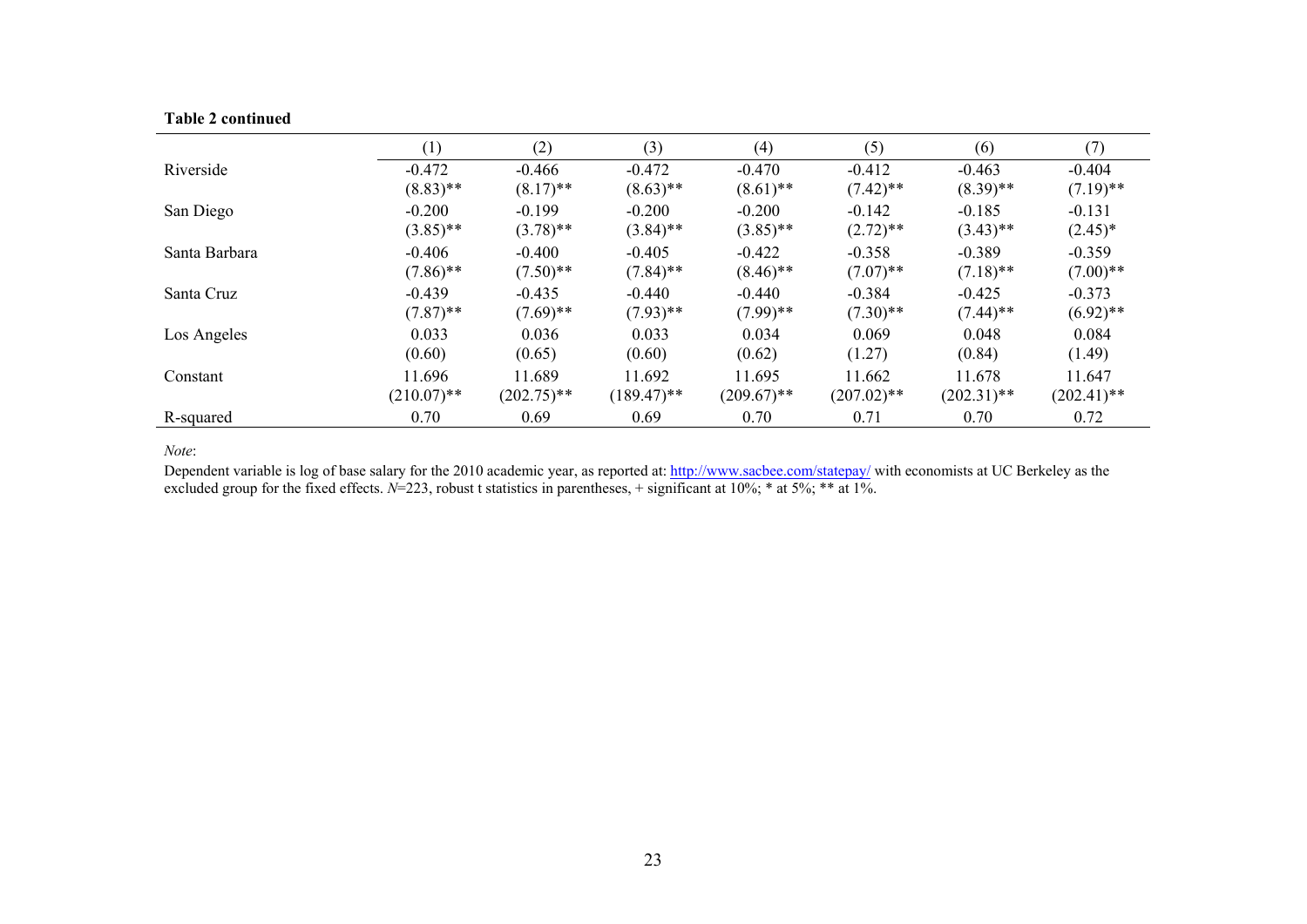|                                  |                                  | Academic Earnings Equation Regression |           | Maximized            |                           |                           |
|----------------------------------|----------------------------------|---------------------------------------|-----------|----------------------|---------------------------|---------------------------|
|                                  | Semi-<br>elasticity <sup>a</sup> | Robust Std Error                      | R-squared | $log-$<br>likelihood | Akaike's Info<br>Criteria | Bayesian<br>Info Criteria |
|                                  |                                  |                                       |           |                      |                           |                           |
| MSF: Mason, Steagall & Fabritius | 0.009                            | 0.001                                 | 0.77      | 83.66                | $-133.33$                 | $-75.40$                  |
| CLm: Coomes-Linnemer (medium)    | 0.013                            | 0.002                                 | 0.78      | 87.49                | $-140.99$                 | $-83.07$                  |
| CLh: Coomes-Linnemer (high)      | 0.017                            | 0.003                                 | 0.77      | 83.06                | $-132.12$                 | $-74.20$                  |
| RePEc Simple Impact Factor       | 0.016                            | 0.002                                 | 0.77      | 80.00                | $-126.00$                 | $-68.07$                  |
| Coupé (2003)                     | 0.023                            | 0.004                                 | 0.76      | 79.28                | $-124.57$                 | $-66.65$                  |
| K&Y all: Kodrzycki & Yu (2006)   | 0.023                            | 0.004                                 | 0.76      | 79.07                | $-124.13$                 | $-66.21$                  |
| K&Y econ: Kodrzycki & Yu (2006)  | 0.025                            | 0.004                                 | 0.76      | 78.92                | $-123.84$                 | $-65.92$                  |
| KMS: Kalaitzidakis et al (2011)  | 0.024                            | 0.005                                 | 0.76      | 75.63                | $-117.27$                 | $-59.34$                  |
| LP: Laband & Piette $(1994)$     | 0.027                            | 0.004                                 | 0.77      | 80.27                | $-126.53$                 | $-68.61$                  |

# **Table 3: Comparisons of Academic Earnings Equations Using Different Journal Assessment Weights to Compute Lifetime Output**

*Notes:*

The results are from nine separate regressions, where each includes all of the variables in column (7) of Table 2 plus the total number of *AER*-sized pages (with co-authors given  $1/n$ ) published in each economist's career through 2010, where journals are weighted such that the highest ranked journal for each scheme has weight 1.0 and there is no age-discounting for older articles. Full results of the regressions are reported in Appendix Table 2. *N*=223.

<sup>a</sup> The semi-elasticity shows the percentage increase in annual (academic year) salary for a 10-page increase in total career output of weighted journal articles.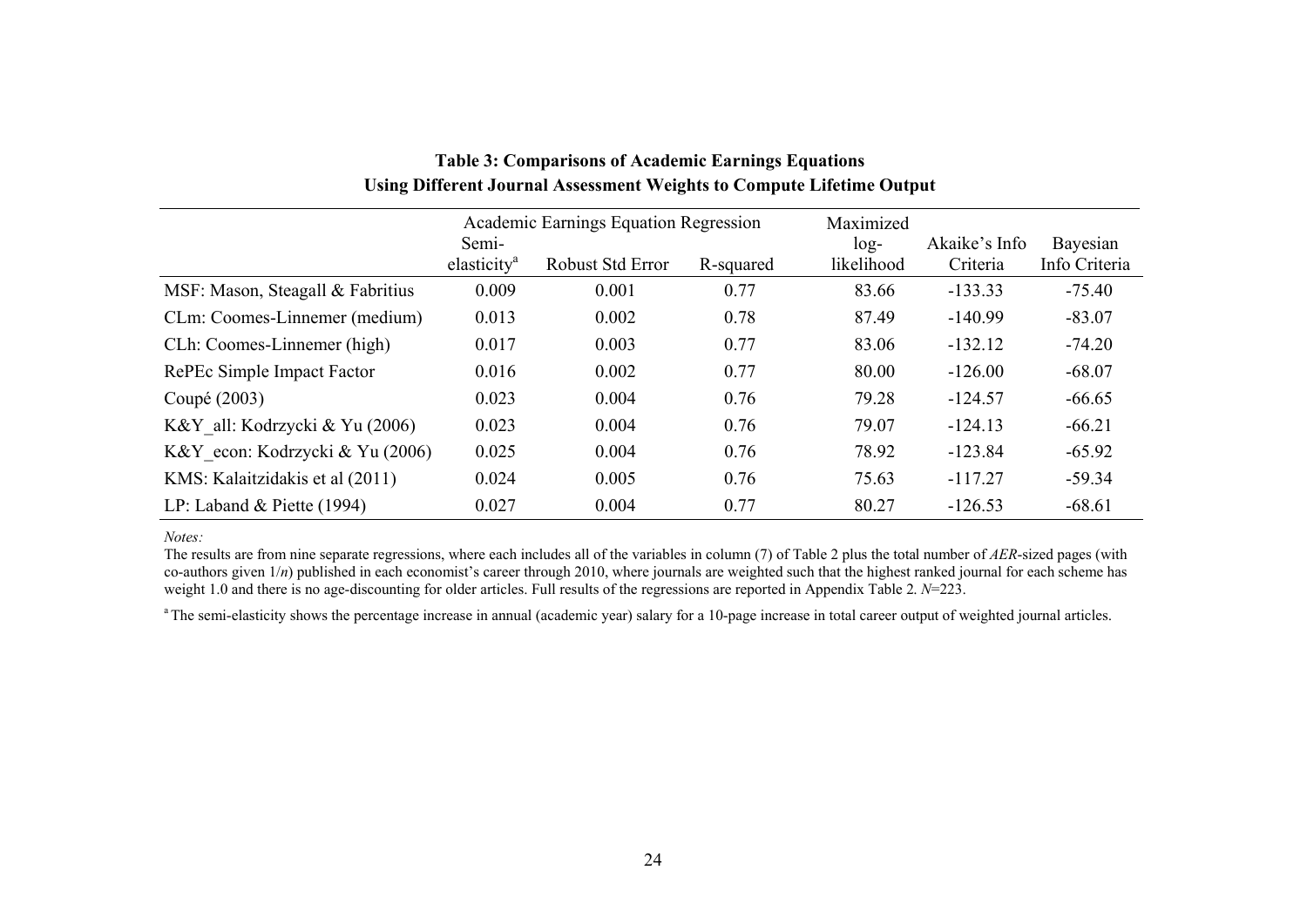|                                                                             | Table 4: Vuong Test Results Comparing Academic Earnings Functions |             |      |      |         |         |         |         |         |  |  |  |
|-----------------------------------------------------------------------------|-------------------------------------------------------------------|-------------|------|------|---------|---------|---------|---------|---------|--|--|--|
| With Different Journal Assessment Weights Used to Calculate Lifetime Output |                                                                   |             |      |      |         |         |         |         |         |  |  |  |
| <b>MSF</b>                                                                  | (a)                                                               | (a)         | (b)  | (c)  | (d)     | (e)     | (f)     | (g)     | (h)     |  |  |  |
| CLm                                                                         | (b)                                                               | $-1.40$     |      |      |         |         |         |         |         |  |  |  |
| <b>CLh</b>                                                                  | (c)                                                               | 0.17        | 2.27 |      |         |         |         |         |         |  |  |  |
| RePEc                                                                       | (d)                                                               | 1.28        | 3.00 | 1.19 |         |         |         |         |         |  |  |  |
| Coupé                                                                       | (e)                                                               | 1.65        | 2.41 | 0.95 | 0.29    |         |         |         |         |  |  |  |
| K&Y all                                                                     | (f)                                                               | 1.31        | 2.80 | 1.41 | 0.56    | 0.08    |         |         |         |  |  |  |
| K&Y econ                                                                    | (g)                                                               | 1.34        | 2.81 | 1.46 | 0.68    | 0.13    | 0.49    |         |         |  |  |  |
| <b>KMS</b>                                                                  | (h)                                                               | <u>1.94</u> | 3.49 | 3.11 | 1.45    | 0.89    | 1.13    | 1.11    |         |  |  |  |
| LP94                                                                        | (g)                                                               | 0.80        | 2.24 | 1.11 | $-0.08$ | $-0.23$ | $-0.37$ | $-0.42$ | $-1.37$ |  |  |  |

*Note:* Cell values are *z*-statistics, calculated from the models reported in Appendix Table 2.

Significant positive values favor the model in the column against the model in the row and negative values favor the row model over the column model. Test values in **bold** are statistically significant at 5% level, those underlined are significant at 10% level.

|            |     |         |      | Table 5: Vuong Test Results When Lifetime Output is Calculated With Journal Articles Square-Root-Age Discounted |      |             |         |         |         |
|------------|-----|---------|------|-----------------------------------------------------------------------------------------------------------------|------|-------------|---------|---------|---------|
| <b>MSF</b> | (a) | (a)     | (b)  | (c)                                                                                                             | (d)  | (e)         | (f)     | (g)     | (h)     |
| CLm        | (b) | $-0.18$ |      |                                                                                                                 |      |             |         |         |         |
| CLh        | (c) | 1.45    | 3.29 |                                                                                                                 |      |             |         |         |         |
| RePEc      | (d) | 1.20    | 1.76 | $-0.70$                                                                                                         |      |             |         |         |         |
| Coupé      | (e) | 1.71    | 1.56 | $-0.14$                                                                                                         | 0.47 |             |         |         |         |
| K&Y all    | (f) | 2.22    | 2.69 | 1.01                                                                                                            | 2.33 | 1.42        |         |         |         |
| K&Y econ   | (g) | 2.14    | 2.60 | 0.92                                                                                                            | 2.21 | 1.30        | $-0.72$ |         |         |
| <b>KMS</b> | (h) | 2.80    | 3.94 | 3.26                                                                                                            | 2.62 | <u>1.88</u> | 1.36    | 1.44    |         |
| LP94       | (g) | 1.47    | 1.93 | 0.18                                                                                                            | 0.68 | 0.26        | $-0.81$ | $-0.72$ | $-1.89$ |

*Note:* Cell values are *z*-statistics, calculated from the models reported in Appendix Table 3.

Significant positive values favor the model in the column against the model in the row and negative values favor the row model over the column model. Test values in **bold** are statistically significant at 5% level, those underlined are significant at 10% level.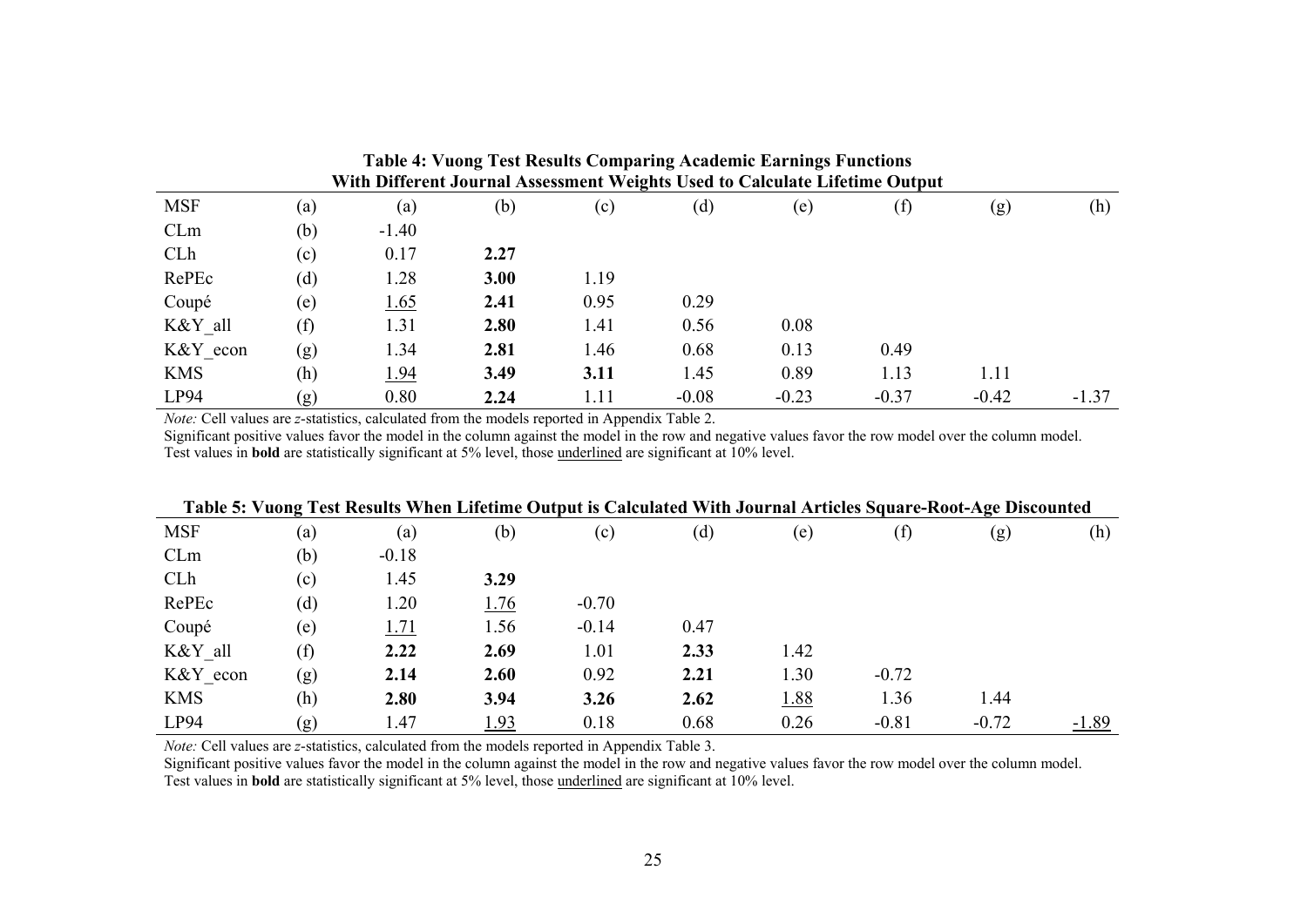|            | (Lifetime Output Calculated With Journal Articles Square-Root-Age Discounted) |      |      |         |      |         |         |         |         |  |  |  |
|------------|-------------------------------------------------------------------------------|------|------|---------|------|---------|---------|---------|---------|--|--|--|
| <b>MSF</b> | (a)                                                                           | (a)  | (b)  | (c)     | (d)  | (e)     | (f)     | (g)     | (h)     |  |  |  |
| CLm        | (b)                                                                           | 0.95 |      |         |      |         |         |         |         |  |  |  |
| CLh        | (c)                                                                           | 2.20 | 3.00 |         |      |         |         |         |         |  |  |  |
| RePEc      | (d)                                                                           | 1.67 | 1.00 | $-1.21$ |      |         |         |         |         |  |  |  |
| Coupé      | (e)                                                                           | 2.04 | 0.98 | $-0.51$ | 0.41 |         |         |         |         |  |  |  |
| K&Y all    | (f)                                                                           | 2.64 | 2.09 | 0.71    | 2.20 | 1.75    |         |         |         |  |  |  |
| K&Y econ   | (g)                                                                           | 2.57 | 2.02 | 0.63    | 2.09 | 1.62    | $-0.63$ |         |         |  |  |  |
| <b>KMS</b> | (h)                                                                           | 3.03 | 3.35 | 2.86    | 2.69 | 2.13    | 1.49    | 1.55    |         |  |  |  |
| LP94       | (g)                                                                           | 1.35 | 0.85 | $-0.94$ | 0.13 | $-0.15$ | $-1.38$ | $-1.30$ | $-2.42$ |  |  |  |

**Table 6: Vuong Test Results for the Sub-sample at the Top Four University of California Departments** 

*Notes:*

Cell values are *z*-statistics, calculated from the models reported in Appendix Table 3.

Significant positive values favor the model in the column against the model in the row and negative values favor the row model over the column model. Test values in **bold** are statistically significant at 5% level, those underlined are significant at 10% level.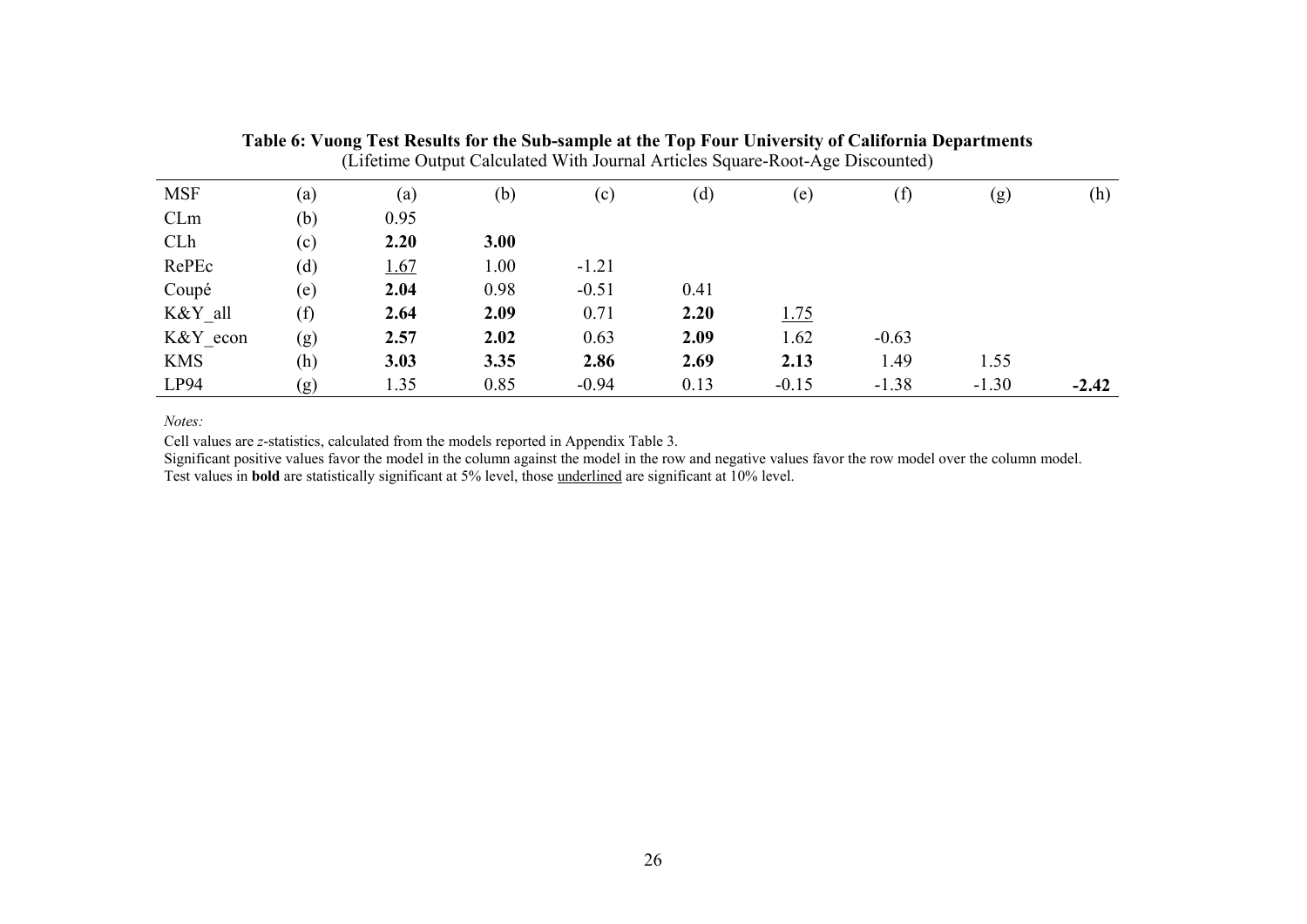| Variable                | Mean   | <b>Std Dev</b> | Description                                                                                                 |
|-------------------------|--------|----------------|-------------------------------------------------------------------------------------------------------------|
| Salary                  | 156.66 | 57.07          | Base salary in $2010$ (\$,000)                                                                              |
| log (annual salary)     | 11.90  | 0.35           | Logarithm of 2010 base salary                                                                               |
| Experience (years)      | 18.00  | 12.43          | Years since first appointment (or receipt of PhD if earlier)                                                |
| Seniority (years)       | 12.15  | 9.97           | Years of employment at current university                                                                   |
| Male                    | 0.83   | 0.37           | Person is male $(=1)$ or female $(=0)$                                                                      |
| Holder of a named chair | 0.19   | 0.40           | Person holds an endowed or named position or a distinguished chair                                          |
| Not standard pay scale  | 0.03   | 0.16           | Person is not on a standard, 9-month, academic year pay scale                                               |
| Nobel prize winner      | 0.00   | 0.07           | Winner of the Nobel Prize                                                                                   |
| PhD field not economics | 0.08   | 0.27           | Person holds a PhD granted from a department that is not economics                                          |
| PhD rank $(A&K, 2008)$  | 31.61  | 34.55          | Score for PhD-granting department (100=best) using the placement-based<br>ranking of Amir and Knauff (2008) |
| PhD rank (NRC, 1995)    | 3.78   | 1.63           | Score for PhD-granting department (5=best) in the 1995 National<br>Research Council rankings                |

**Appendix Table 1: Variable Definitions, Means and Standard Deviations** 

*Note: N*=223.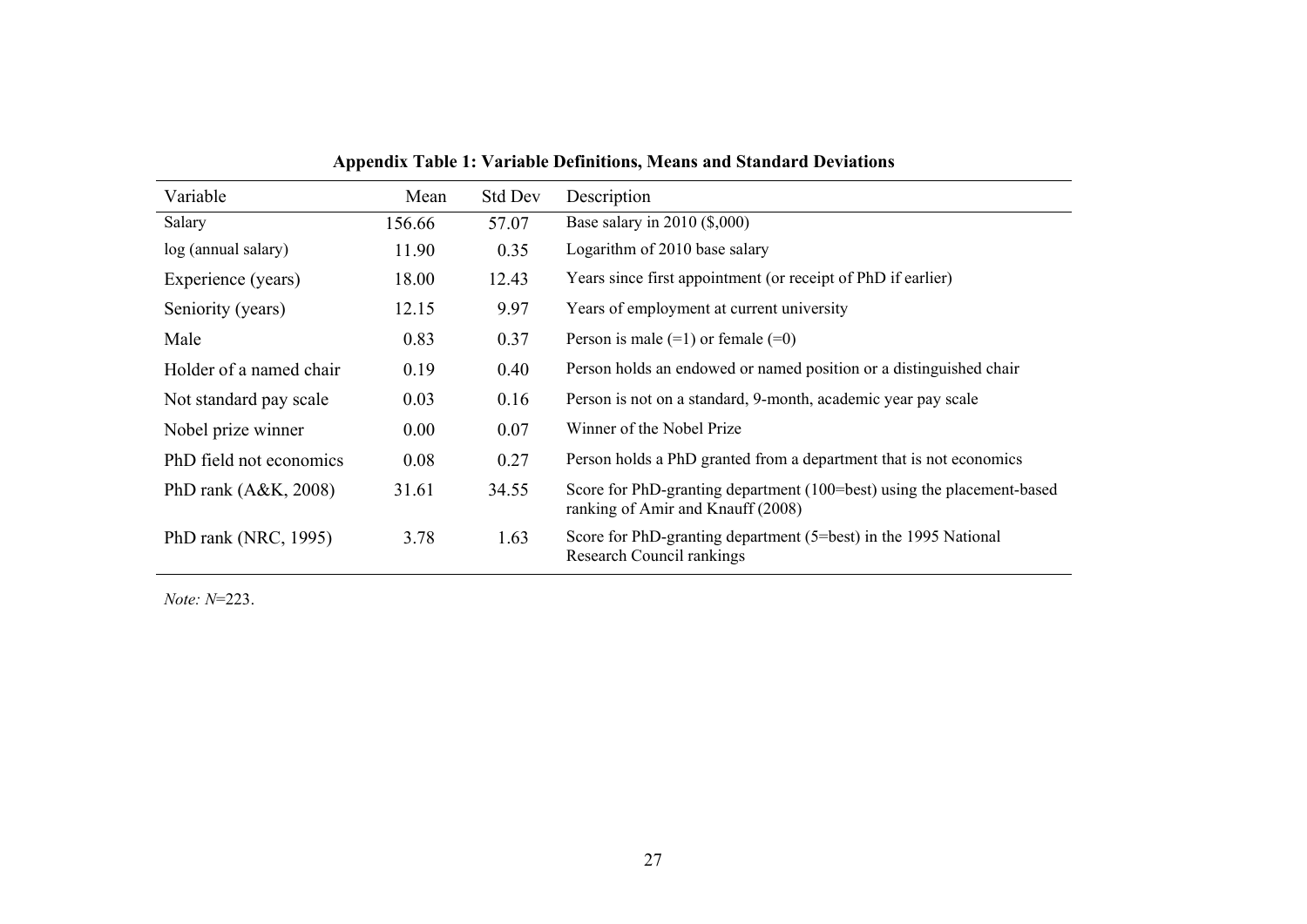|                          |                         |                         | with Lifethne Output of Journal Articles Not Age Discounted |                         |                         |                         |                         |                         |                         |
|--------------------------|-------------------------|-------------------------|-------------------------------------------------------------|-------------------------|-------------------------|-------------------------|-------------------------|-------------------------|-------------------------|
|                          | (1)                     | (2)                     | (3)                                                         | (4)                     | (5)                     | (6)                     | (7)                     | (8)                     | (9)                     |
| <b>MSF</b>               | 0.009<br>$(6.94)$ **    |                         |                                                             |                         |                         |                         |                         |                         |                         |
| CLm                      |                         | 0.013<br>$(7.72)$ **    |                                                             |                         |                         |                         |                         |                         |                         |
| CLh                      |                         |                         | 0.017<br>$(6.06)$ **                                        |                         |                         |                         |                         |                         |                         |
| RePEc                    |                         |                         |                                                             | 0.016<br>$(6.39)$ **    |                         |                         |                         |                         |                         |
| Coupé                    |                         |                         |                                                             |                         | 0.023<br>$(6.02)$ **    |                         |                         |                         |                         |
| $K&Y$ (all)              |                         |                         |                                                             |                         |                         | 0.023<br>$(6.30)$ **    |                         |                         |                         |
| K&Y (economics)          |                         |                         |                                                             |                         |                         |                         | 0.025<br>$(6.14)$ **    |                         |                         |
| KMS (2011)               |                         |                         |                                                             |                         |                         |                         |                         | 0.024<br>$(5.34)$ **    |                         |
| LP (1994)                |                         |                         |                                                             |                         |                         |                         |                         |                         | 0.027<br>$(6.35)$ **    |
| Seniority (years)        | $-0.017$<br>$(3.01)$ ** | $-0.019$<br>$(3.32)$ ** | $-0.020$<br>$(3.44)$ **                                     | $-0.021$<br>$(3.49)$ ** | $-0.018$<br>$(3.11)$ ** | $-0.020$<br>$(3.41)$ ** | $-0.021$<br>$(3.44)$ ** | $-0.021$<br>$(3.47)$ ** | $-0.022$<br>$(3.66)$ ** |
| Seniority squared (/100) | 0.029<br>$(1.80) +$     | 0.034<br>$(2.15)^*$     | 0.034<br>$(2.09)*$                                          | 0.036<br>$(2.10)*$      | 0.029<br>$(1.74) +$     | 0.034<br>$(1.98)*$      | 0.035<br>$(2.01)^*$     | 0.036<br>$(2.08)*$      | 0.036<br>$(2.10)*$      |
| Experience (years)       | 0.035<br>$(7.00)**$     | 0.034<br>$(6.79)$ **    | 0.038<br>$(7.75)$ **                                        | 0.039<br>$(7.73)$ **    | 0.039<br>$(7.46)$ **    | 0.040<br>$(8.05)$ **    | 0.040<br>$(8.05)$ **    | 0.041<br>$(8.37)$ **    | 0.042<br>$(8.44)$ **    |
| Experience sq $(100)$    | $-0.058$<br>$(4.90)$ ** | $-0.056$<br>$(4.80)$ ** | $-0.060$<br>$(5.15)$ **                                     | $-0.062$<br>$(5.05)$ ** | $-0.064$<br>$(4.96)$ ** | $-0.063$<br>$(5.22)$ ** | $-0.063$<br>$(5.22)$ ** | $-0.064$<br>$(5.38)$ ** | $-0.067$<br>$(5.42)$ ** |
| Male                     | 0.045<br>(1.24)         | 0.035<br>(0.99)         | 0.041<br>(1.15)                                             | 0.046<br>(1.29)         | 0.056<br>(1.51)         | 0.051<br>(1.42)         | 0.052<br>(1.44)         | 0.046<br>(1.23)         | 0.047<br>(1.31)         |
| Holds a named chair      | 0.085<br>$(2.54)$ *     | 0.072<br>$(2.30)*$      | 0.071<br>$(2.17)^*$                                         | 0.083<br>$(2.54)^*$     | 0.086<br>$(2.55)*$      | 0.082<br>$(2.48)*$      | 0.083<br>$(2.52)^*$     | 0.078<br>$(2.19)^*$     | 0.066<br>$(1.97)^*$     |
| Nobel prize winner       | 0.497<br>$(7.88)$ **    | 0.505<br>$(9.29)$ **    | 0.457<br>$(8.60)$ **                                        | 0.460<br>$(8.17)$ **    | 0.485<br>$(8.20)$ **    | 0.445<br>$(8.22)$ **    | 0.443<br>$(8.20)$ **    | 0.428<br>$(7.86)$ **    | 0.417<br>$(8.28)$ **    |
| Not standard pay scale   | 0.173<br>$(3.30)$ **    | 0.169<br>$(3.17)$ **    | 0.165<br>$(2.77)$ **                                        | 0.180<br>$(3.10)$ **    | 0.177<br>$(3.15)$ **    | 0.191<br>$(3.06)$ **    | 0.190<br>$(3.05)$ **    | 0.160<br>$(2.36)^*$     | 0.149<br>$(2.37)^*$     |

#### **Appendix Table 2: Salary Regressions for UC Economists**  with Lifetime Output of Journal Articles Not Age Discounted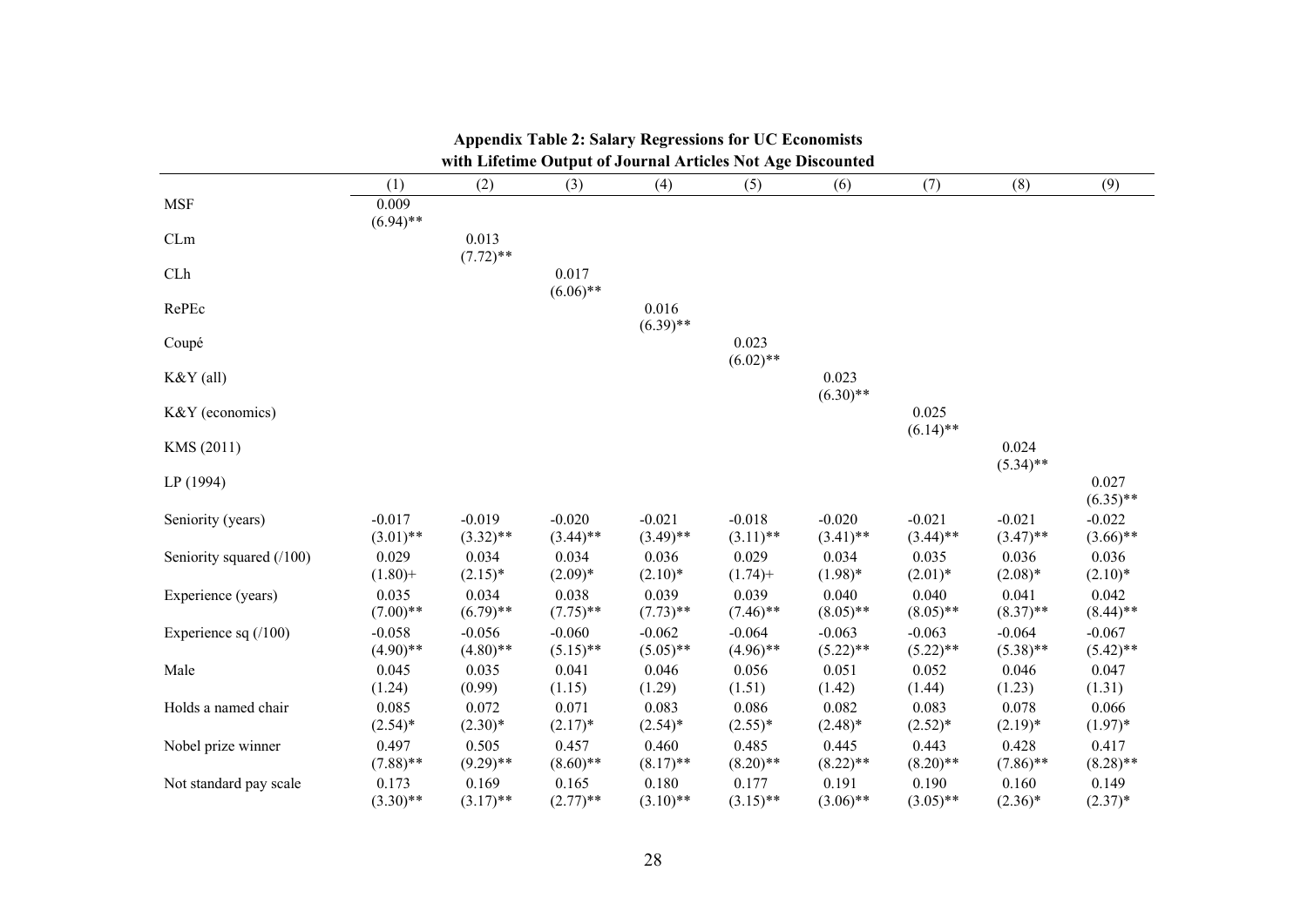| . .                    | (1)           | (2)           | (3)           | (4)           | (5)          | (6)           | (7)           | (8)           | (9)           |
|------------------------|---------------|---------------|---------------|---------------|--------------|---------------|---------------|---------------|---------------|
| Davis                  | $-0.322$      | $-0.299$      | $-0.294$      | $-0.297$      | $-0.293$     | $-0.291$      | $-0.293$      | $-0.304$      | $-0.305$      |
|                        | $(6.55)$ **   | $(6.19)$ **   | $(5.93)$ **   | $(5.81)$ **   | $(5.64)$ **  | $(5.60)$ **   | $(5.65)$ **   | $(6.01)$ **   | $(6.11)$ **   |
| Irvine                 | $-0.291$      | $-0.271$      | $-0.250$      | $-0.252$      | $-0.256$     | $-0.240$      | $-0.242$      | $-0.257$      | $-0.257$      |
|                        | $(6.29)$ **   | $(6.16)$ **   | $(5.51)$ **   | $(5.38)$ **   | $(5.24)$ **  | $(5.00)$ **   | $(5.04)$ **   | $(5.49)$ **   | $(5.60)$ **   |
| Merced                 | $-0.366$      | $-0.335$      | $-0.322$      | $-0.327$      | $-0.332$     | $-0.318$      | $-0.320$      | $-0.328$      | $-0.338$      |
|                        | $(7.38)$ **   | $(7.35)$ **   | $(6.69)$ **   | $(6.50)$ **   | $(6.33)$ **  | $(5.82)$ **   | $(5.87)$ **   | $(6.29)$ **   | $(6.59)$ **   |
| Riverside              | $-0.283$      | $-0.252$      | $-0.256$      | $-0.263$      | $-0.257$     | $-0.260$      | $-0.261$      | $-0.274$      | $-0.275$      |
|                        | $(4.77)$ **   | $(4.15)$ **   | $(4.19)$ **   | $(4.22)$ **   | $(4.00)$ **  | $(4.13)$ **   | $(4.16)$ **   | $(4.52)$ **   | $(4.51)$ **   |
| San Diego              | $-0.104$      | $-0.105$      | $-0.106$      | $-0.099$      | $-0.089$     | $-0.099$      | $-0.099$      | $-0.101$      | $-0.126$      |
|                        | $(2.19)*$     | $(2.24)$ *    | $(2.17)^*$    | $(2.06)^*$    | $(1.82) +$   | $(2.02)*$     | $(2.02)^*$    | $(1.98)*$     | $(2.63)$ **   |
| Santa Barbara          | $-0.260$      | $-0.245$      | $-0.253$      | $-0.252$      | $-0.241$     | $-0.246$      | $-0.248$      | $-0.274$      | $-0.269$      |
|                        | $(5.09)$ **   | $(4.89)$ **   | $(5.02)$ **   | $(4.80)$ **   | $(4.53)$ **  | $(4.69)$ **   | $(4.74)$ **   | $(5.51)$ **   | $(5.32)$ **   |
| Santa Cruz             | $-0.306$      | $-0.286$      | $-0.274$      | $-0.282$      | $-0.275$     | $-0.270$      | $-0.271$      | $-0.285$      | $-0.277$      |
|                        | $(6.31)$ **   | $(5.89)$ **   | $(5.50)$ **   | $(5.55)$ **   | $(5.26)$ **  | $(5.15)$ **   | $(5.17)$ **   | $(5.64)$ **   | $(5.42)$ **   |
| Los Angeles            | 0.138         | 0.138         | 0.125         | 0.139         | 0.155        | 0.141         | 0.140         | 0.129         | 0.097         |
|                        | $(2.58)*$     | $(2.62)$ **   | $(2.38)*$     | $(2.56)^*$    | $(2.79)$ **  | $(2.60)*$     | $(2.57)^*$    | $(2.40)*$     | $(1.86) +$    |
| Constant               | 11.642        | 11.643        | 11.627        | 11.626        | 11.606       | 11.609        | 11.611        | 11.624        | 11.631        |
|                        | $(216.53)$ ** | $(217.89)$ ** | $(214.19)$ ** | $(212.88)$ ** | $(208.00)**$ | $(210.03)$ ** | $(210.23)$ ** | $(207.99)$ ** | $(213.66)$ ** |
| $R^2$                  | 0.77          | 0.78          | 0.77          | 0.77          | 0.76         | 0.76          | 0.76          | 0.76          | 0.77          |
| Log-likelihood         | 83.66         | 87.49         | 83.06         | 80.00         | 79.28        | 79.07         | 78.92         | 75.63         | 80.27         |
| Akaike's info criteria | $-133.33$     | $-141.99$     | $-132.12$     | $-126.00$     | $-124.57$    | $-124.13$     | $-123.84$     | $-117.27$     | $-126.53$     |
| Bayesian info criteria | $-75.40$      | $-83.07$      | $-74.20$      | $-68.07$      | $-66.65$     | $-66.21$      | $-65.92$      | $-59.34$      | $-68.61$      |

### **Appendix Table 2 continued**

*Note*:

Dependent variable is log of base salary for the 2010 academic year, as reported at: http://www.sacbee.com/statepay/ with economists at UC Berkeley as the excluded group for the fixed effects. *N*=223, robust t statistics in parentheses, + significant at 10%; \* at 5%; \*\* at 1%.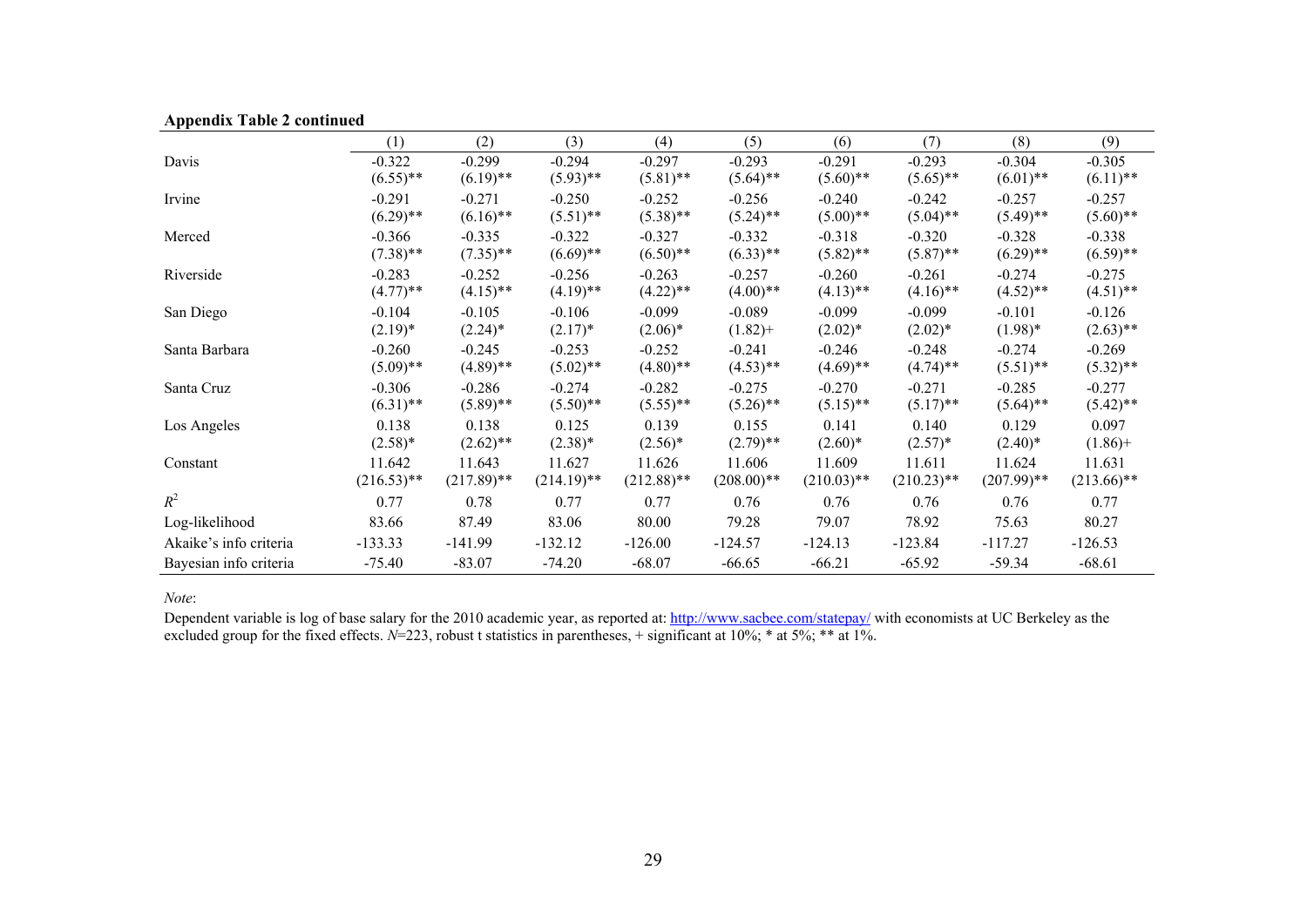|                          | (1)                     | (2)                     | (3)                     | (4)                     | (5)                     | (6)                     | (7)                     | (8)                     | (9)                     |
|--------------------------|-------------------------|-------------------------|-------------------------|-------------------------|-------------------------|-------------------------|-------------------------|-------------------------|-------------------------|
| <b>MSF</b>               | 0.028<br>$(7.85)$ **    |                         |                         |                         |                         |                         |                         |                         |                         |
| CLm                      |                         | 0.039<br>$(7.93)$ **    |                         |                         |                         |                         |                         |                         |                         |
| CLh                      |                         |                         | 0.047<br>$(6.19)$ **    |                         |                         |                         |                         |                         |                         |
| RePEc                    |                         |                         |                         | 0.052<br>$(7.28)$ **    |                         |                         |                         |                         |                         |
| Coupé                    |                         |                         |                         |                         | 0.072<br>$(7.04)$ **    |                         |                         |                         |                         |
| K&Y (all)                |                         |                         |                         |                         |                         | 0.063<br>$(6.34)$ **    |                         |                         |                         |
| K&Y (economics)          |                         |                         |                         |                         |                         |                         | 0.069<br>$(6.09)$ **    |                         |                         |
| KMS (2011)               |                         |                         |                         |                         |                         |                         |                         | 0.065<br>$(4.70)$ **    |                         |
| LP (1994)                |                         |                         |                         |                         |                         |                         |                         |                         | 0.083<br>$(7.15)$ **    |
| Seniority (years)        | $-0.017$<br>$(3.17)$ ** | $-0.018$<br>$(3.37)$ ** | $-0.019$<br>$(3.36)$ ** | $-0.020$<br>$(3.53)$ ** | $-0.018$<br>$(3.20)$ ** | $-0.020$<br>$(3.37)$ ** | $-0.020$<br>$(3.42)$ ** | $-0.020$<br>$(3.39)$ ** | $-0.021$<br>$(3.68)$ ** |
| Seniority squared (/100) | 0.030<br>$(1.94) +$     | 0.033<br>$(2.17)^*$     | 0.032<br>$(2.01)*$      | 0.036<br>$(2.17)^*$     | 0.029<br>$(1.85) +$     | 0.032<br>$(1.91) +$     | 0.033<br>$(1.95) +$     | 0.034<br>$(1.98)*$      | 0.036<br>$(2.16)^*$     |
| Experience (years)       | 0.034<br>$(7.64)$ **    | 0.034<br>$(7.62)$ **    | 0.038<br>$(8.62)$ **    | 0.037<br>$(8.12)$ **    | 0.037<br>$(7.87)$ **    | 0.040<br>$(8.73)$ **    | 0.040<br>$(8.69)$ **    | 0.042<br>$(9.02)$ **    | 0.041<br>$(9.00)$ **    |
| Experience sq $(100)$    | $-0.052$<br>$(5.11)$ ** | $-0.051$<br>$(5.10)$ ** | $-0.057$<br>$(5.42)$ ** | $-0.055$<br>$(5.10)$ ** | $-0.057$<br>$(5.08)$ ** | $-0.059$<br>$(5.40)$ ** | $-0.059$<br>$(5.39)$ ** | $-0.062$<br>$(5.65)$ ** | $-0.062$<br>$(5.59)$ ** |
| Male                     | 0.038<br>(1.10)         | 0.029<br>(0.85)         | 0.038<br>(1.07)         | 0.041<br>(1.16)         | 0.052<br>(1.43)         | 0.057<br>(1.56)         | 0.059<br>(1.58)         | 0.045<br>(1.21)         | 0.042<br>(1.17)         |
| Holds a named chair      | 0.099<br>$(3.07)$ **    | 0.088<br>$(2.82)$ **    | 0.088<br>$(2.66)$ **    | 0.094<br>$(2.94)$ **    | 0.103<br>$(3.16)$ **    | 0.103<br>$(3.12)$ **    | 0.104<br>$(3.15)$ **    | 0.098<br>$(2.71)$ **    | 0.083<br>$(2.50)*$      |
| Nobel prize winner       | 0.492<br>$(8.33)$ **    | 0.483<br>$(9.60)$ **    | 0.434<br>$(8.63)$ **    | 0.450<br>$(8.68)$ **    | 0.467<br>$(8.83)$ **    | 0.408<br>$(8.23)$ **    | 0.407<br>$(8.19)$ **    | 0.398<br>$(7.75)$ **    | 0.407<br>$(8.34)$ **    |
| Not standard pay scale   | 0.204<br>$(4.06)$ **    | 0.198<br>$(4.05)$ **    | 0.188<br>$(3.52)$ **    | 0.216<br>$(3.90)$ **    | 0.210<br>$(3.83)$ **    | 0.212<br>$(3.56)$ **    | 0.212<br>$(3.56)$ **    | 0.177<br>$(2.81)$ **    | 0.175<br>$(3.07)$ **    |

# **Appendix Table 3: Salary Regressions for UC Economists with Lifetime Output of Journal Articles Square-Root-Age Discounted**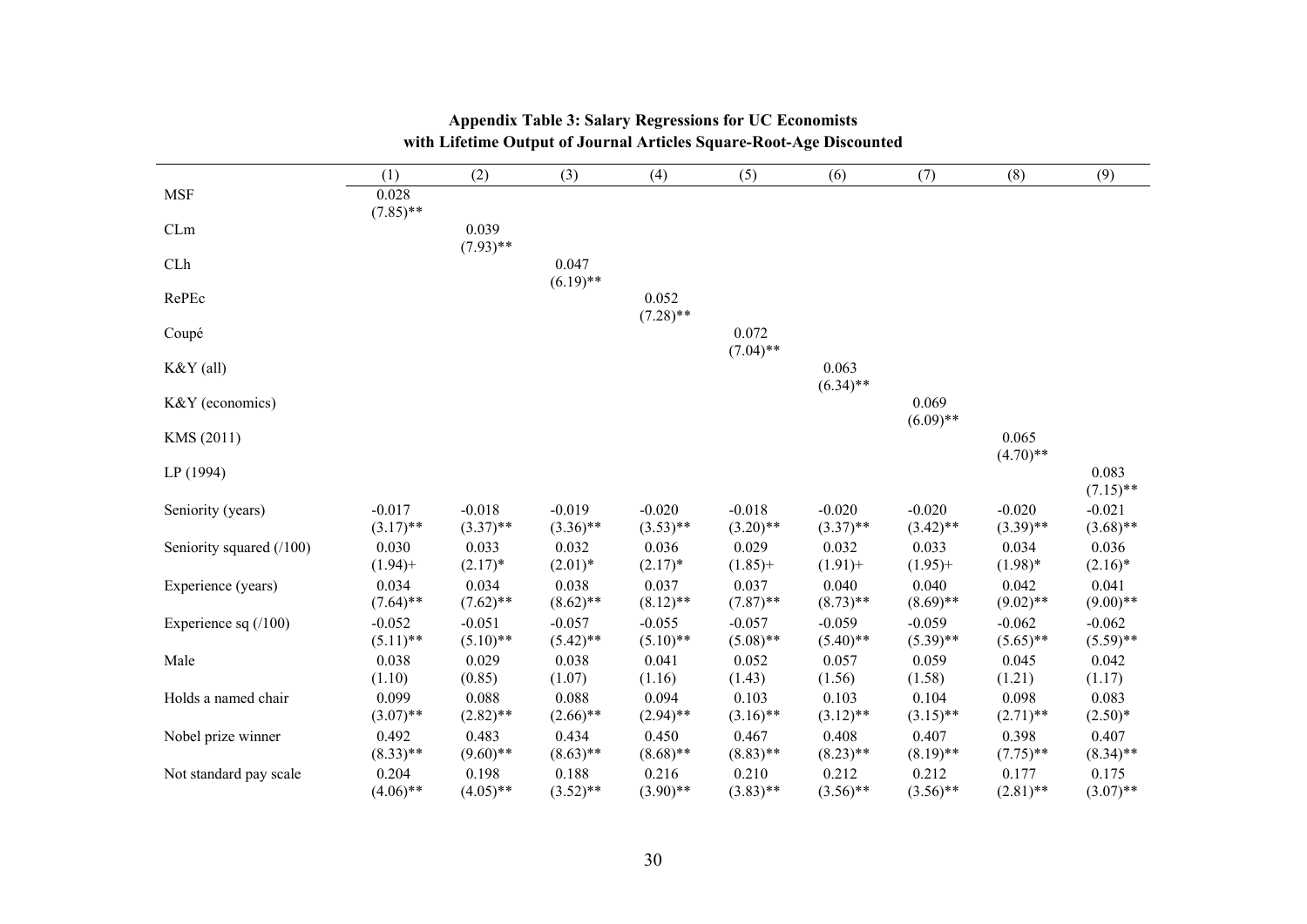| . .                    | (1)           | (2)           | (3)           | (4)           | (5)           | (6)           | (7)           | (8)           | (9)           |
|------------------------|---------------|---------------|---------------|---------------|---------------|---------------|---------------|---------------|---------------|
| Davis                  | $-0.301$      | $-0.278$      | $-0.275$      | $-0.263$      | $-0.262$      | $-0.275$      | $-0.275$      | $-0.290$      | $-0.278$      |
|                        | $(6.18)$ **   | $(5.65)$ **   | $(5.44)$ **   | $(5.09)$ **   | $(4.91)$ **   | $(5.17)$ **   | $(5.19)$ **   | $(5.74)$ **   | $(5.40)$ **   |
| Irvine                 | $-0.281$      | $-0.255$      | $-0.231$      | $-0.222$      | $-0.232$      | $-0.229$      | $-0.230$      | $-0.242$      | $-0.234$      |
|                        | $(6.02)$ **   | $(5.73)$ **   | $(5.02)$ **   | $(4.73)$ **   | $(4.70)$ **   | $(4.72)$ **   | $(4.72)$ **   | $(5.18)$ **   | $(4.99)$ **   |
| Merced                 | $-0.346$      | $-0.304$      | $-0.289$      | $-0.285$      | $-0.297$      | $-0.293$      | $-0.295$      | $-0.304$      | $-0.303$      |
|                        | $(6.61)$ **   | $(6.30)$ **   | $(5.62)$ **   | $(5.50)$ **   | $(5.38)$ **   | $(4.94)$ **   | $(4.95)$ **   | $(5.49)$ **   | $(5.58)$ **   |
| Riverside              | $-0.265$      | $-0.241$      | $-0.247$      | $-0.232$      | $-0.233$      | $-0.255$      | $-0.255$      | $-0.269$      | $-0.256$      |
|                        | $(4.60)$ **   | $(4.08)$ **   | $(4.18)$ **   | $(3.82)$ **   | $(3.75)$ **   | $(4.21)$ **   | $(4.18)$ **   | $(4.58)$ **   | $(4.29)$ **   |
| San Diego              | $-0.090$      | $-0.081$      | $-0.076$      | $-0.072$      | $-0.065$      | $-0.081$      | $-0.082$      | $-0.077$      | $-0.100$      |
|                        | $(1.92) +$    | $(1.71) +$    | (1.55)        | (1.51)        | (1.33)        | (1.63)        | (1.64)        | (1.48)        | $(2.08)*$     |
| Santa Barbara          | $-0.239$      | $-0.226$      | $-0.236$      | $-0.220$      | $-0.213$      | $-0.232$      | $-0.233$      | $-0.261$      | $-0.246$      |
|                        | $(4.82)$ **   | $(4.57)$ **   | $(4.72)$ **   | $(4.26)$ **   | $(4.05)$ **   | $(4.44)$ **   | $(4.44)$ **   | $(5.33)$ **   | $(4.84)$ **   |
| Santa Cruz             | $-0.290$      | $-0.270$      | $-0.260$      | $-0.256$      | $-0.247$      | $-0.256$      | $-0.256$      | $-0.276$      | $-0.257$      |
|                        | $(5.81)$ **   | $(5.33)$ **   | $(5.00)$ **   | $(4.94)$ **   | $(4.59)$ **   | $(4.73)$ **   | $(4.72)$ **   | $(5.31)$ **   | $(4.83)$ **   |
| Los Angeles            | 0.147         | 0.148         | 0.136         | 0.157         | 0.170         | 0.150         | 0.148         | 0.139         | 0.108         |
|                        | $(2.88)$ **   | $(2.89)$ **   | $(2.63)$ **   | $(2.97)$ **   | $(3.17)$ **   | $(2.79)$ **   | $(2.77)$ **   | $(2.64)$ **   | $(2.10)*$     |
| Constant               | 11.606        | 11.597        | 11.581        | 11.581        | 11.565        | 11.569        | 11.571        | 11.586        | 11.592        |
|                        | $(216.61)$ ** | $(213.42)$ ** | $(208.22)$ ** | $(206.95)$ ** | $(203.73)$ ** | $(200.92)$ ** | $(201.23)$ ** | $(205.99)$ ** | $(207.43)$ ** |
| $R^2$                  | 0.79          | 0.79          | 0.77          | 0.78          | 0.78          | 0.77          | 0.77          | 0.76          | 0.77          |
| Log-likelihood         | 90.31         | 90.91         | 84.09         | 86.05         | 84.69         | 80.59         | 80.89         | 75.27         | 83.52         |
| Akaike's info criteria | $-146.62$     | $-147.82$     | $-134.18$     | $-138.09$     | $-135.38$     | $-127.18$     | $-127.78$     | $-116.54$     | $-133.05$     |
| Bayesian info criteria | $-88.70$      | $-89.90$      | $-76.26$      | $-80.17$      | $-77.46$      | $-69.26$      | $-69.86$      | $-58.62$      | $-75.13$      |

### **Appendix Table 3 continued**

*Note*:

Dependent variable is log of base salary for the 2010 academic year, as reported at: http://www.sacbee.com/statepay/ with economists at UC Berkeley as the excluded group for the fixed effects. *N*=223, robust t statistics in parentheses, + significant at 10%; \* at 5%; \*\* at 1%.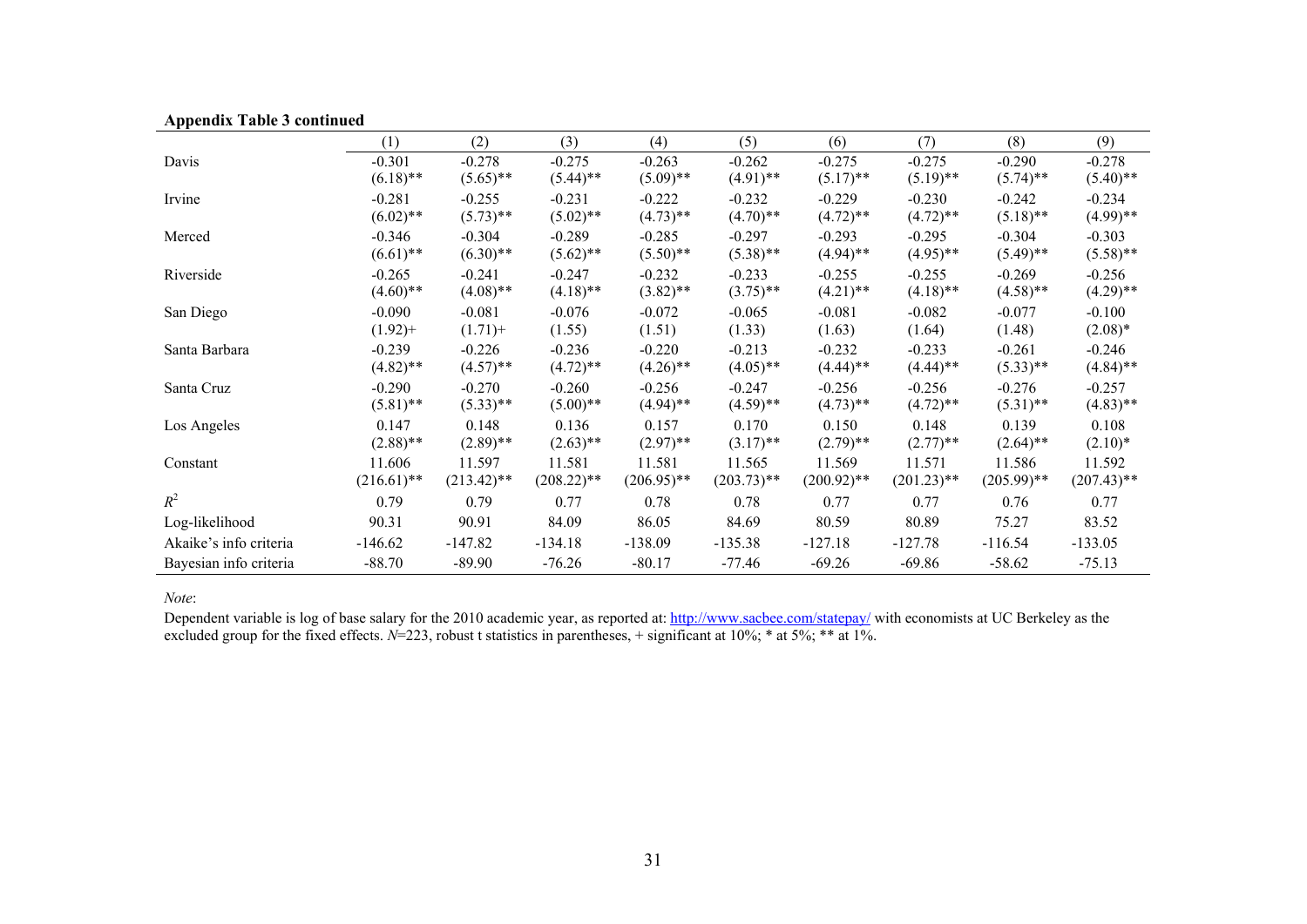| (Articles Square Root-Age Discounted) |                         |                         |                         |                         |                         |                         |                         |                         |                         |
|---------------------------------------|-------------------------|-------------------------|-------------------------|-------------------------|-------------------------|-------------------------|-------------------------|-------------------------|-------------------------|
|                                       | (1)                     | (2)                     | (3)                     | (4)                     | (5)                     | (6)                     | (7)                     | (8)                     | (9)                     |
| <b>MSF</b>                            | 0.031<br>$(6.89)$ **    |                         |                         |                         |                         |                         |                         |                         |                         |
| CLm                                   |                         | 0.038<br>$(6.28)$ **    |                         |                         |                         |                         |                         |                         |                         |
| CLh                                   |                         |                         | 0.043<br>$(5.05)$ **    |                         |                         |                         |                         |                         |                         |
| RePEc                                 |                         |                         |                         | 0.050<br>$(5.89)$ **    |                         |                         |                         |                         |                         |
| Coupé                                 |                         |                         |                         |                         | 0.071<br>$(5.85)$ **    |                         |                         |                         |                         |
| $K&Y$ (all)                           |                         |                         |                         |                         |                         | 0.057<br>$(5.04)$ **    |                         |                         |                         |
| K&Y (economics)                       |                         |                         |                         |                         |                         |                         | 0.062<br>$(4.87)$ **    |                         |                         |
| KMS (2011)                            |                         |                         |                         |                         |                         |                         |                         | 0.057<br>$(3.51)$ **    |                         |
| LP(1994)                              |                         |                         |                         |                         |                         |                         |                         |                         | 0.081<br>$(6.41)$ **    |
| Seniority (years)                     | $-0.011$<br>(1.24)      | $-0.011$<br>(1.20)      | $-0.010$<br>(1.04)      | $-0.012$<br>(1.29)      | $-0.011$<br>(1.14)      | $-0.012$<br>(1.17)      | $-0.012$<br>(1.22)      | $-0.011$<br>(1.07)      | $-0.012$<br>(1.28)      |
| Seniority squared (/100)              | 0.018<br>(0.78)         | 0.017<br>(0.73)         | 0.013<br>(0.53)         | 0.019<br>(0.78)         | 0.014<br>(0.57)         | 0.013<br>(0.51)         | 0.014<br>(0.55)         | 0.013<br>(0.49)         | 0.016<br>(0.66)         |
| Experience (years)                    | 0.038<br>$(5.28)$ **    | 0.038<br>$(5.40)$ **    | 0.041<br>$(5.68)$ **    | 0.041<br>$(5.60)$ **    | 0.042<br>$(5.61)$ **    | 0.043<br>$(5.68)$ **    | 0.043<br>$(5.70)$ **    | 0.045<br>$(5.87)$ **    | 0.043<br>$(5.99)$ **    |
| Experience sq $(100)$                 | $-0.071$<br>$(4.73)$ ** | $-0.068$<br>$(4.80)$ ** | $-0.072$<br>$(4.82)$ ** | $-0.073$<br>$(4.83)$ ** | $-0.076$<br>$(4.87)$ ** | $-0.074$<br>$(4.65)$ ** | $-0.074$<br>$(4.68)$ ** | $-0.078$<br>$(5.02)$ ** | $-0.076$<br>$(4.87)$ ** |
| Male                                  | 0.053<br>(1.11)         | 0.041<br>(0.84)         | 0.047<br>(0.92)         | 0.049<br>(0.99)         | 0.062<br>(1.24)         | 0.068<br>(1.30)         | 0.069<br>(1.32)         | 0.054<br>(1.01)         | 0.044<br>(0.87)         |
| Holds a named chair                   | 0.094<br>$(2.29)*$      | 0.089<br>$(2.20)*$      | 0.098<br>$(2.22)*$      | 0.094<br>$(2.29)^*$     | 0.104<br>$(2.48)$ *     | 0.113<br>$(2.62)$ **    | 0.114<br>$(2.63)$ **    | 0.119<br>$(2.47)^*$     | 0.092<br>$(2.14)^*$     |
| Not standard pay scale                | 0.224<br>$(3.41)$ **    | 0.205<br>$(3.17)$ **    | 0.193<br>$(2.78)$ **    | 0.233<br>$(3.29)$ **    | 0.230<br>$(3.33)$ **    | 0.224<br>$(3.02)$ **    | 0.225<br>$(3.02)$ **    | 0.180<br>$(2.28)$ *     | 0.186<br>$(2.43)*$      |

#### **Appendix Table 4: Salary Regressions for UC Economists at the Top Four Departments**